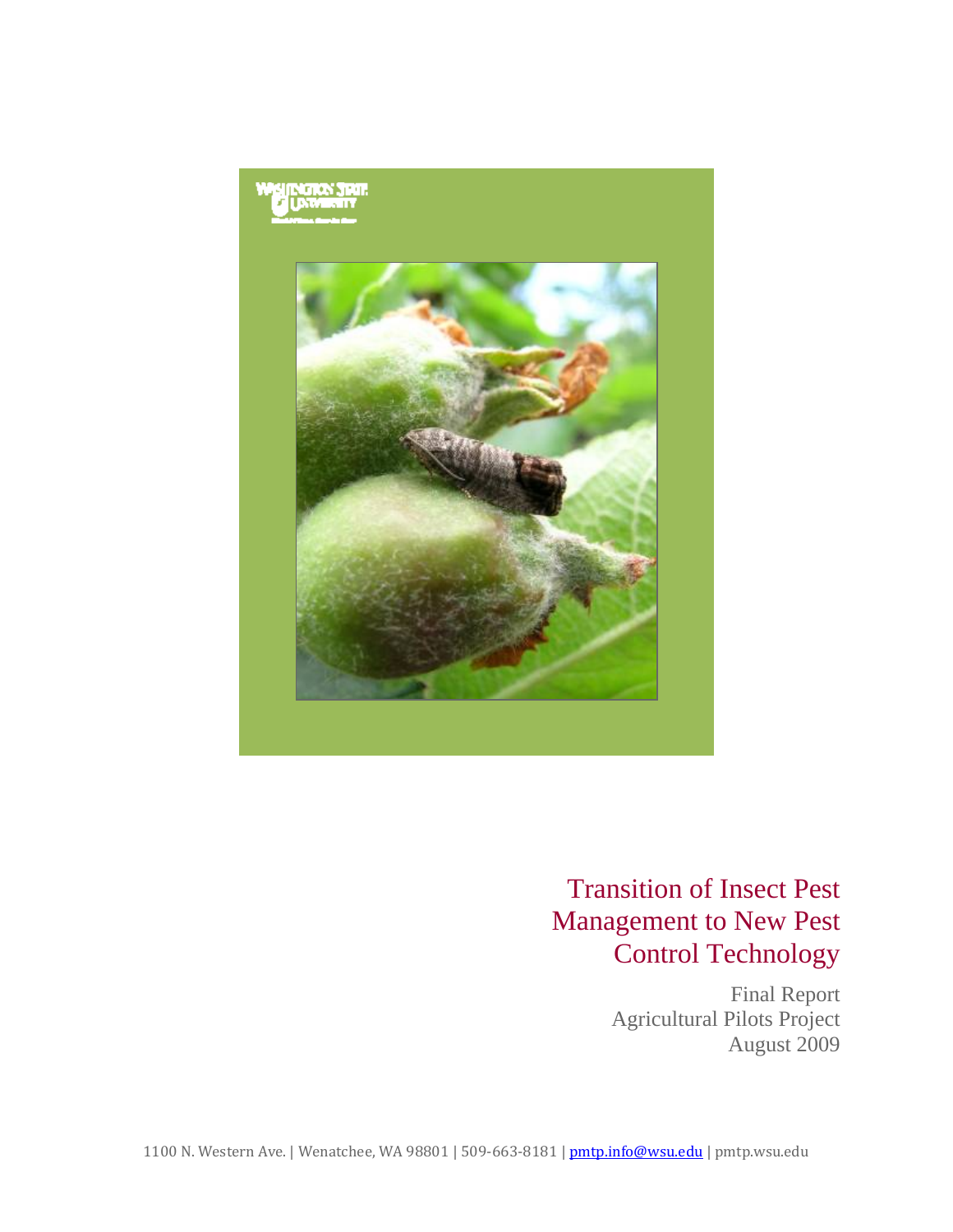# **Transition of Insect Pest Management to New Pest Control Technology Ag Pilots Project Final Report - August 2009**

# **Executive Summary**

- The Transition of Insect Pest Management to New Pest Control Technology project, also known more broadly as the Pest Management Transition Project (PMTP) was funded to deliver research-based information to the Washington apple industry and broader stakeholders, and to facilitate the tree fruit sector's transition from use of Guthion (an organophosphate pesticide) to alternative practices based on Integrated Pest Management (IPM).
- The PMTP established a set of benchmarks, all of which were met or exceeded.
- An Advisory Committee composed of a diverse group of 30 individuals representing agricultural, environmental, and farm worker interests was established, met 4 times, and provided valuable input that shaped the project.
- The PMTP included a strong, quantitative assessment component. Two comprehensive surveys, one of professional IPM consultants and another of apple growers, were conducted to establish baselines and enable robust evaluation of changes in IPM practices over time. Initial results indicate:
	- o Nearly all consultants (97%) identified codling moth as the most important apple pest.
	- o All consultants responding knew about the Guthion phase-out, but only 55% knew the last year the product could be used (2012).
	- o Most consultants (75%) desired more training on use of OP alternatives and IPM practices.
	- o Most growers (77%) used Guthion in 2008, but 48% of them had reduced its use over the previous three years
	- o Most growers (56%) reported the amount of codling moth injury was about the same in 2008 as the previous three years.
	- o Most growers (75%) indicated the cost of codling moth control had increased.
	- o Nearly all growers (95%) knew about the Guthion phase-out but only 32% knew the last year the product could be used.
	- o Most growers (57%) expressed a desire for more training on OP alternatives and IPM practices.
- Implementation Units (IUs) were a primary vehicle to deliver research-based knowledge and influence changed practices.
- The influence of IUs exceeded 40,000 acres in 2008 and 95,000 acres in 2009 and thus directly impacted more than half of the Washington apple acres.
- Team members engaged 60 environmental and farm worker organizations to explain project activities and develop sustained dialogue to improve overall project effectiveness.
- A significant number of Hispanic apple growers and their work force were involved in field day activities via Spanish translation. Much PMTP information is being made available in Spanish. Two IUs were composed exclusively or partially of Hispanic growers.
- Educational products and activities included:
	- o IU handbooks (600 distributed throughout the industry)
	- o Fourteen newsletters (print and electronic) on a variety of IPM topics delivered to 400

Apple Pest Management Transition Project  **Page 1 of 23** Page 1 of 23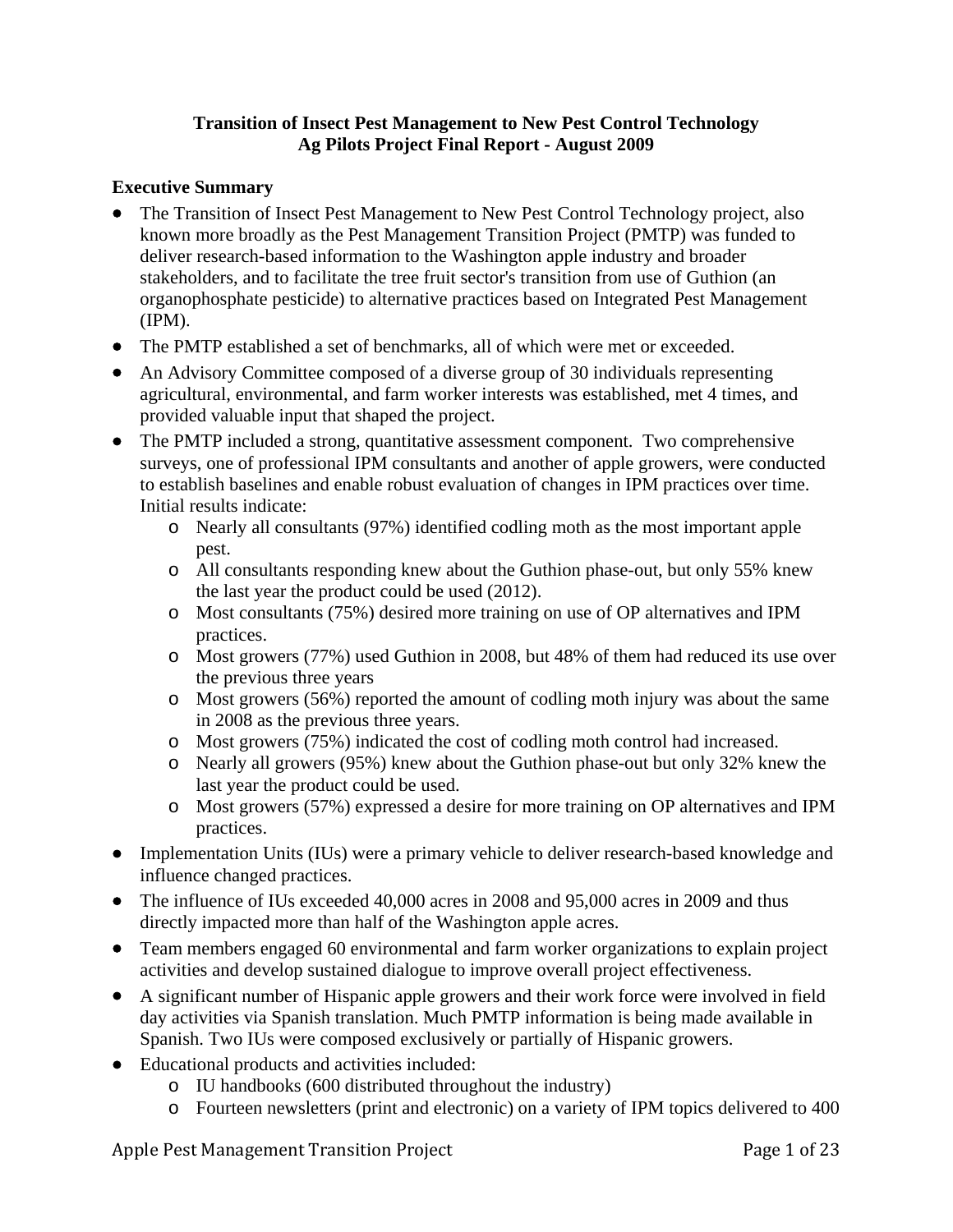people.

- o Seven PMTP field days attended by over 220 people. In addition, the project participated in several other field days sponsored by other organizations.
- o Collaboration with WSU Extension to put on a two-day Pest Management school titled, *Growers and Mangers Working Together to Optimize Resources*. There were 183 participants at four locations, three of which were delivered via simulcast from the Wenatchee Confluence Technology Center.
- o Educational sessions at the Washington State Horticultural Association annual meetings in 2007 and 2008, attended by over 400 people.
- o Presentations at 37 winter meetings throughout the state.
- o Sponsorship of 2 health fairs and migrant and seasonal farm worker housing camps to engage residents on issues of pesticide safety.
- o Use of Turning Point educational software to assess learning and knowledge of participants at various meetings, schools and field days.
- o Dynamic, regularly-updated web site (http://pmtp.wsu.edu/), providing one-stop shopping for current and archived information regarding PMTP activities, IPM technologies, events, relevant links, etc.).
- The largest tangible impact of this project was that the Washington apple industry embraced our approach and made significant and measurable progress in its transition from reliance on organophosphate pesticides to robust IPM practices. This transition involves operations from small- to large-scale throughout the state's apple production districts and will enhance the health of farm workers and the environment as well as the economic health of the state's most valuable agricultural sector.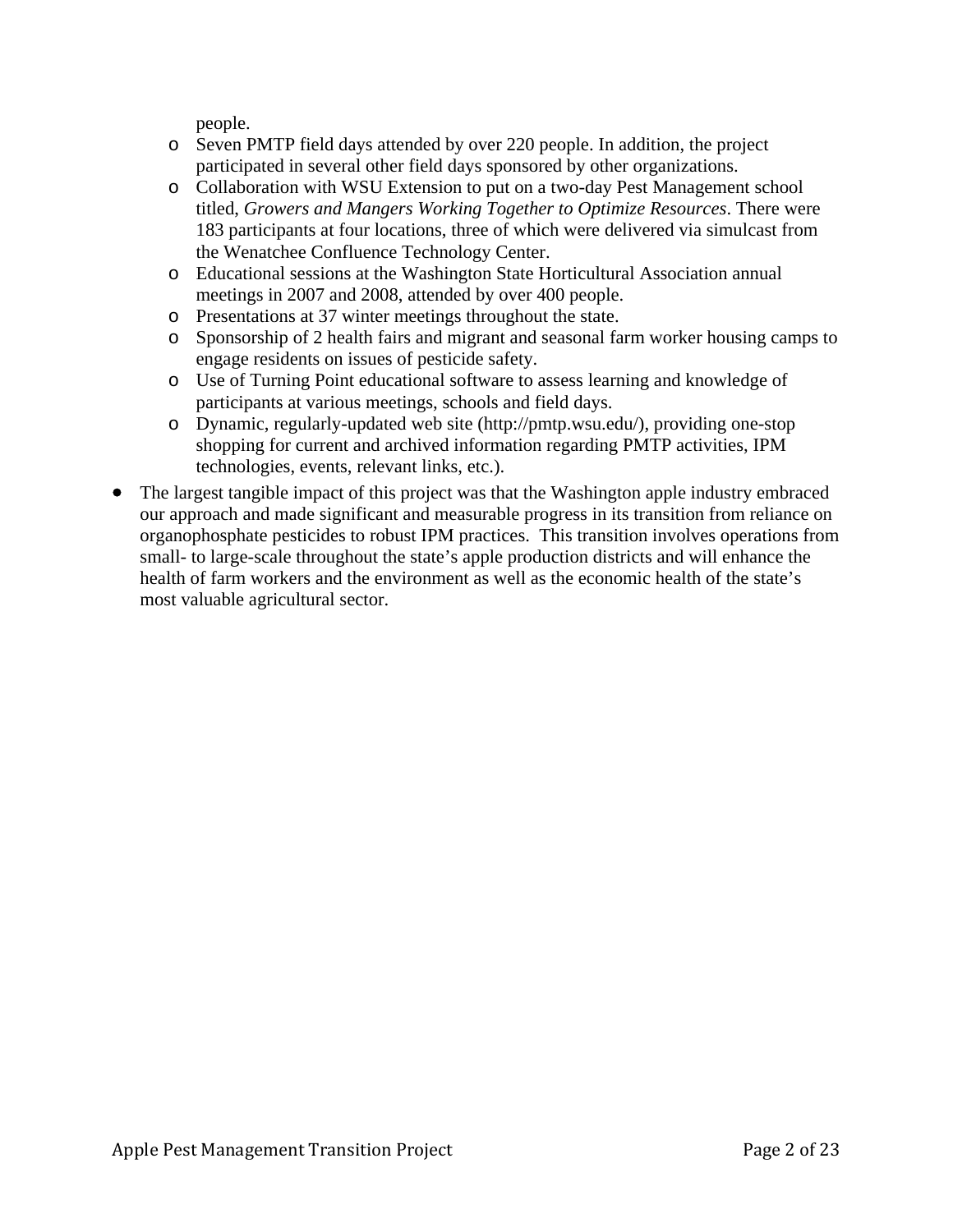#### **Project overview and accomplishments**

Apple producers are under substantial pressure to maintain profitability in the face of escalating global competition, consumer expectations, and regulatory requirements. To remain globally competitive, agriculture must continually adopt new technologies to meet regulatory, market, and consumer demands. Significant regulatory concern over pesticides focuses on organophosphate insecticides (OPs). A regulatory action coupled with grower adoption of Integrated Pest Management (IPM) practices has resulted in a 59% reduction in OP use since 1995. However, a National Agricultural Statistics Service survey (NAAS 2006) reported that Washington apple growers applied 483,500 pounds of OPs in 2005. Two chemicals, azinphos-methyl  $(AZM =$ Guthion) and chlorpyrifos, comprise 80% of that total. Most Washington apple growers have based control of the key pest, the codling moth (CM), on AZM. The Environmental Protection Agency (EPA) has announced the phase-out of AZM by 2012. This regulatory action marks a new era for the apple industry, which must control CM while transitioning from AZM to new IPM-based strategies.

Reducing the use of OPs would reduce exposure risks to the environment and the work force. The EPA classifies many recently registered insecticides as reduced risk and OP alternatives. While these alternatives are safer, they are in many cases more costly, less efficacious, and used with different timing and application requirements than OPs they replace. In reality, transitioning from OPs will increase apple pest control costs and require significantly more sophisticated management. Fortunately, existing research-based knowledge on new technologies is available to help with the transition of IPM programs.

IPM is an ecologically based approach to managing pests in agriculture and urban environments. Washington's tree fruit industry is recognized internationally as a leader in tree fruit IPM. Research has developed new technologies (softer chemistries, more precise predictive models, improved spray delivery systems) and strategies for incorporating them into commercially relevant programs, and yet many tree fruit producers have not fully embraced new IPM practices. Some advocacy groups in Washington remain harshly critical of the tree fruit industry for what they perceive to be stubborn reliance on pest control practices that endanger both the environment and work force. Even the EPA's recent AZM decision has been attacked as an unacceptable delay, and a lawsuit has been brought against the EPA to ban chlorpyrifos. Finally, few Washington citizens are aware of the progress to date or of ongoing research that is leading to even safer and more sustainable IPM programs in the state's apple production.

Recognizing an opportunity to move proactively and transition to new technologies that would not only meet but surpass EPA regulations, apple industry leadership sought and received funding both through the State Legislature and also through the *Ag Pilots Program* for this project. Because the activities funded through each of these grants were so integrated, this final report includes activities and achievements made possible through both venues, with special emphasis on Ag Pilots-focused accomplishments. The combined project is referred to by the name of Pest Management Transition Project (PMTP). A complete report of the PMTP can be found on-line at http://pmtp.wsu.edu/downloads/PMTP\_Final\_Report.pdf. This online report outlines the administrative structure, advisory committee membership, and benchmarks and accomplishments of the PMTP, and focuses on educational efforts for the apple industry's transition from old to new IPM technologies. In contrast, this current Ag Pilots report does not seek to repeat or duplicate the final online PMTP report but rather to focus on the integration of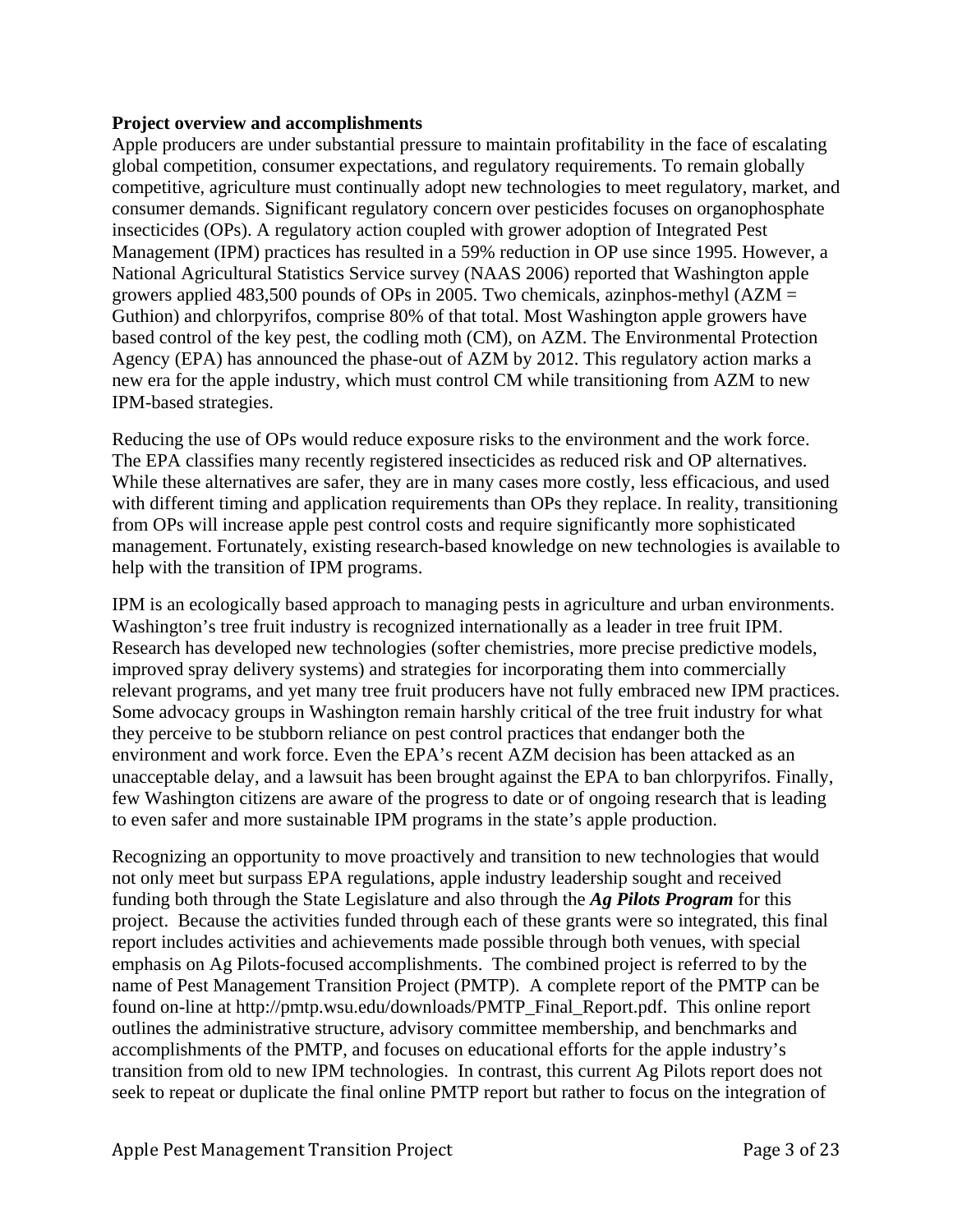each project's components and on the overall accomplishments of the PMTP and Ag Pilots Projects.

The PMTP was designed to change practices, attitudes and perceptions of IPM while maintaining acceptable crop protection, sustaining grower profitability, reducing pesticide exposure risks of farm labor, and enhancing environmental health. And under this umbrella, the *specific goals of this Ag Pilots project were to*:

- 1) understand barriers to adoption of new IPM practices and develop educational and training strategies which encourage rapid and sustained adoption;
- 2) develop metrics to assess the impact that adopting new technologies has on (1) growers' economic viability and (2) the environment; and
- 3) understand perceptions of the environmental and farm labor sectors to more effectively develop education, communication and outreach programs that engage these groups.

Accomplishments pertaining to the first goal are discussed below in sections A (outreach and education) and B (assessment and documentation), while accomplishments pertaining to the third goal are discussed in section A item #1 (b and c). Metrics are still under development for the second goal, pertaining to economic impacts of technology adoption by growers. The Ag Pilot and PMTP staffs are working with a national group to adopt an IPM Evaluation Tool that can be used to assess these kinds of program changes. Project component timelines are discussed throughout the body of this report, and additional progress is discussed at the end alongside general reflections on the impact of this project on tree fruit profitability, sustainability, partnerships, successes, challenges, and next steps.

# **A. Outreach and Education**

Outreach and education efforts of PMTP occurred in several different venues and were targeted to growers, pest management consultants, farm workers, and environmental group representatives. The primary grower-focused educational activities of PMTP were carried out through Implementation Unit (IU) meetings, distribution of pest management IU handbooks, field days focusing on IPM practices, sponsorship and organization of the WSU Fruit School on pest management, sessions at the WA State Horticultural Association annual meeting, winter grower meetings, and pesticide applicator recertification classes. PMTP also presented at a number of public meetings, field days, and health fairs, both within and outside of the fruit industry, to share the mission of PMTP and the efforts that Washington growers are taking to integrate new pest management strategies into their programs. PMTP newsletters, addressing seasonal IPM topics, were distributed via mail and email, the PMTP website was regularly updated, and articles about PMTP appeared in several news media. PMTP also met with individual farm worker and environmental group representatives to further exchange information, identify needs, and build relationships.

- **1. Target groups:** There were three target groups for this project's outreach efforts:
	- a. *Growers/pest management consultants:* The grower/consultant-focused educational efforts of PMTP were carried out through IU meetings. An IU was defined as a group of growers, managers, and crop consultants from the same general area who were willing to meet regularly for education, planning, and sharing experiences as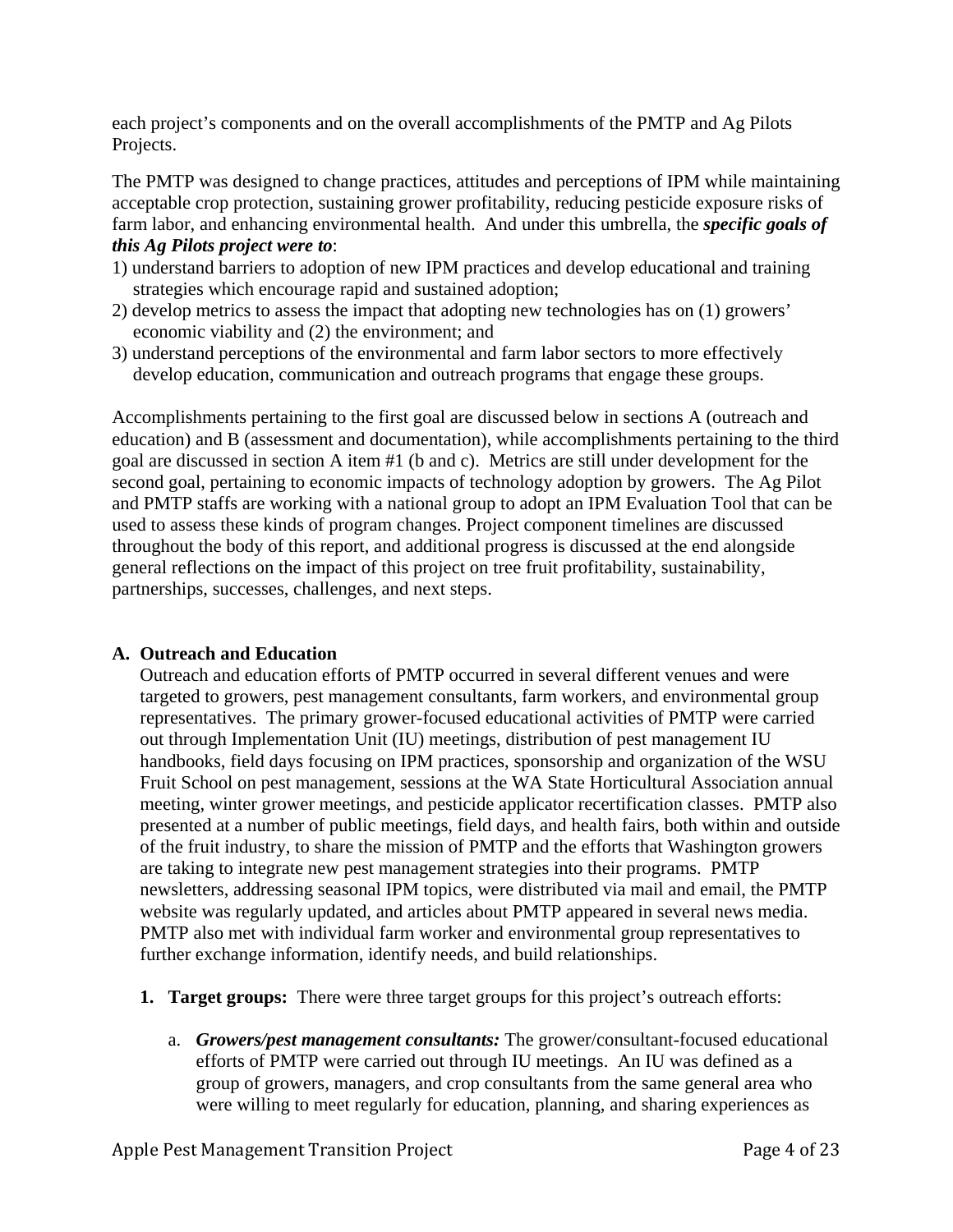new IPM strategies were adopted. The IUs were patterned after the 'education and information sharing' model that was successful in previous 'areawide' projects that facilitated the adoption of pheromone technology (Codling Moth Areawide Management Project (CAMP) – 1995-1999).

- b. *Farm workers***:** In 2008-09, meetings were held with over 30 individuals and organizations that work with farm workers in order to better understand the concerns and knowledge of the farm worker community on new insecticides, explain the work of PMTP, and establish key points of trust for outreach to farm worker communities. These meetings, and participation in several farm worker–oriented events and outreach activities, indicated a need for educational materials on the risks and benefits of new insecticides so that orchard supervisors and service providers could better communicate with workers on pesticide safety issues. The PMTP has been working with US EPA, WSDA and WISHA to develop posters and other materials with this type of information about new insecticides, and has been pilot testing poster designs with health clinic outreach workers and farm workers in order to finalize a clear and appropriate poster for improving farm worker knowledge of pesticides and pesticide safety. A draft of this poster was also displayed at two farm worker health fairs sponsored by PMTP in collaboration with Columbia Valley Community Health of Wenatchee, and is appended on the CD accompanying this report. If new funding is obtained, the PMTP will continue to work with groups that represent the farm worker community to assess needs for education as they arise. A list of farm worker groups that PMTP met with is found in Table 1 at the end of this report (pgs. 21-23).
- c. *Environmental and sustainable agriculture groups***:** In 2008-09, meetings were held with over 30 individuals and organizations working in the areas of environmental conservation and sustainable/bio-agriculture. These meetings were designed to establish points of contact with groups, explain the work of PMTP, and begin an exchange of ideas on the impacts and implications of the pesticide transition for environmental and agricultural goals. These meetings, and participation in broader environmental group committee meetings, indicated that many groups supported PMTP and were interested in varying levels of collaboration. PMTP has since incorporated groups' thoughts, feedback, and questions into projects such as the 2009 grower survey, and will continue to work with these groups to identify areas of common interest, such as comparing pesticide use data from ongoing PMTP surveys with water quality data from nearby Watershed Planning Units and Department of Ecology studies, in order to better understand the environmental impacts of the pesticide transition over time. A list of the environmental conservation groups that PMTP met with is found in Table 1 at the end of this report (pgs. 21-23).
- **2. Educational venues:** There were three educational venues for this project implementation units, presentations, and field days:
	- a. *Implementation Units (IUs)* Grower/consultant Implementation Units were formed in one of three ways: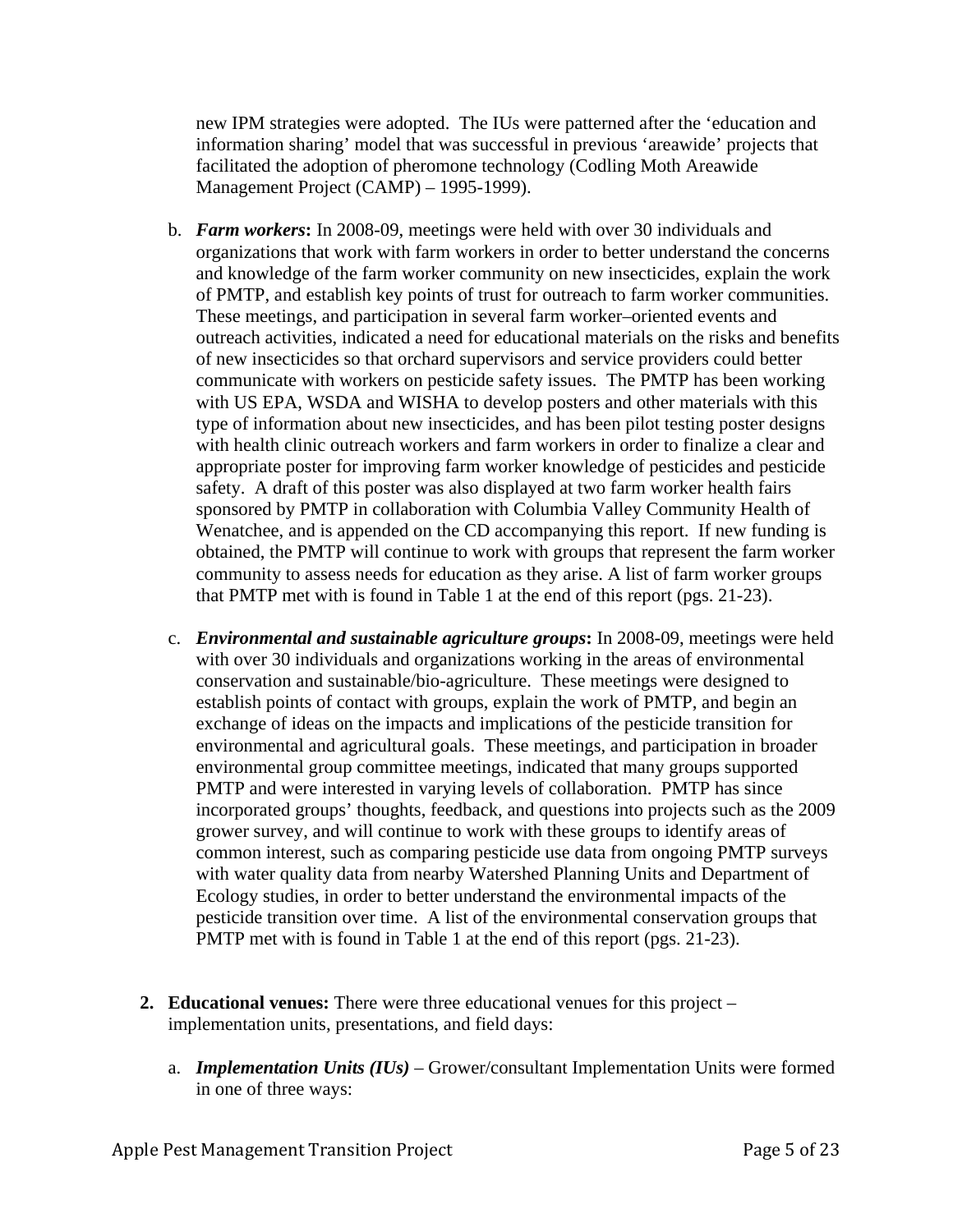- i. Warehouse centered groups growers, managers, warehouse, and ag-chem fieldmen associated with a particular warehouse.
- ii. Regional groups targeted individuals in a given geographical area that were invited by the regional coordinators to attend IU meetings.
- iii. Walk-ins people that signed up via the web or at a winter meeting.

Geographic distribution of the IUs is shown in Fig. 1 (08) and Fig. 2 (09). Most of the IUs met in March, April, and May for the purpose of planning pest management strategies and then again in August (pre harvest) and November (post harvest) to assess pest management programs and PMTP educational efforts. The meetings were held in locations that were convenient for the local group (warehouse lunchrooms, warehouse boardrooms, fire stations, diners, and churches). The IU handbook (described below) was used to guide discussions at IU meetings, but participation by those in attendance was actively encouraged, which made each IU meeting unique. Jay Brunner, WSU entomologist and Tree Fruit Research and Extension Center (WSU-TFREC) director, attended many of the IU meetings to discuss current WSU research and how to practically apply research-based knowledge. Dr. Elizabeth Beers, WSU entomologist focusing on secondary pests, also attended several of the IU meetings to help address issues of secondary pests, which have been an obstacle in implementing new pesticides that are replacing AZM for codling moth control. Nick Stephens, private consultant and PMTP regional coordinator, attended IU meetings to share practical experiences of implementing new IPM practices. Nadine Lehrer, PMTP assessment specialist, attended IU meetings to help assess the needs and perceptions of the groups and to help with translation with groups that included Spanish-speaking participants.

The first year's (2008) experience with the Implementation Units indicated that warehouse centered groups were likely the most sustainable – attendance was most consistent and participants were more involved in discussions. In most cases, a warehouse manager was responsible for encouraging attendance and discussion. The composition of the warehouse centered groups varied, but in general fell into one of three categories: (1) warehouse growers; (2) warehouse field staff; or (3) warehouse field staff, growers, and agricultural chemical fieldmen that work with the warehouse. Most of the IUs from 2008 continued into 2009; however, some were refocused around a warehouse and others were combined or relocated for the purpose of increasing attendance and participation. Also, to help encourage attendance, PMTP worked with the Washington State Department of Agriculture (WSDA) to provide pesticide applicator recertification credits to those who attended PMTP IU meetings in 2009.

Though the number of IUs and IU participants decreased slightly in 2009, the number of acres represented by the IU participants increased from 43,000 to 95,000. This was due, in part, to a more focused approach to organizing the IUs around a warehouse and also increased participation by consultants (private, warehouse, and agricultural chemical distribution), who often represented decisions made on multiple acres. Some of the warehouse consultants indicated that they did not make pest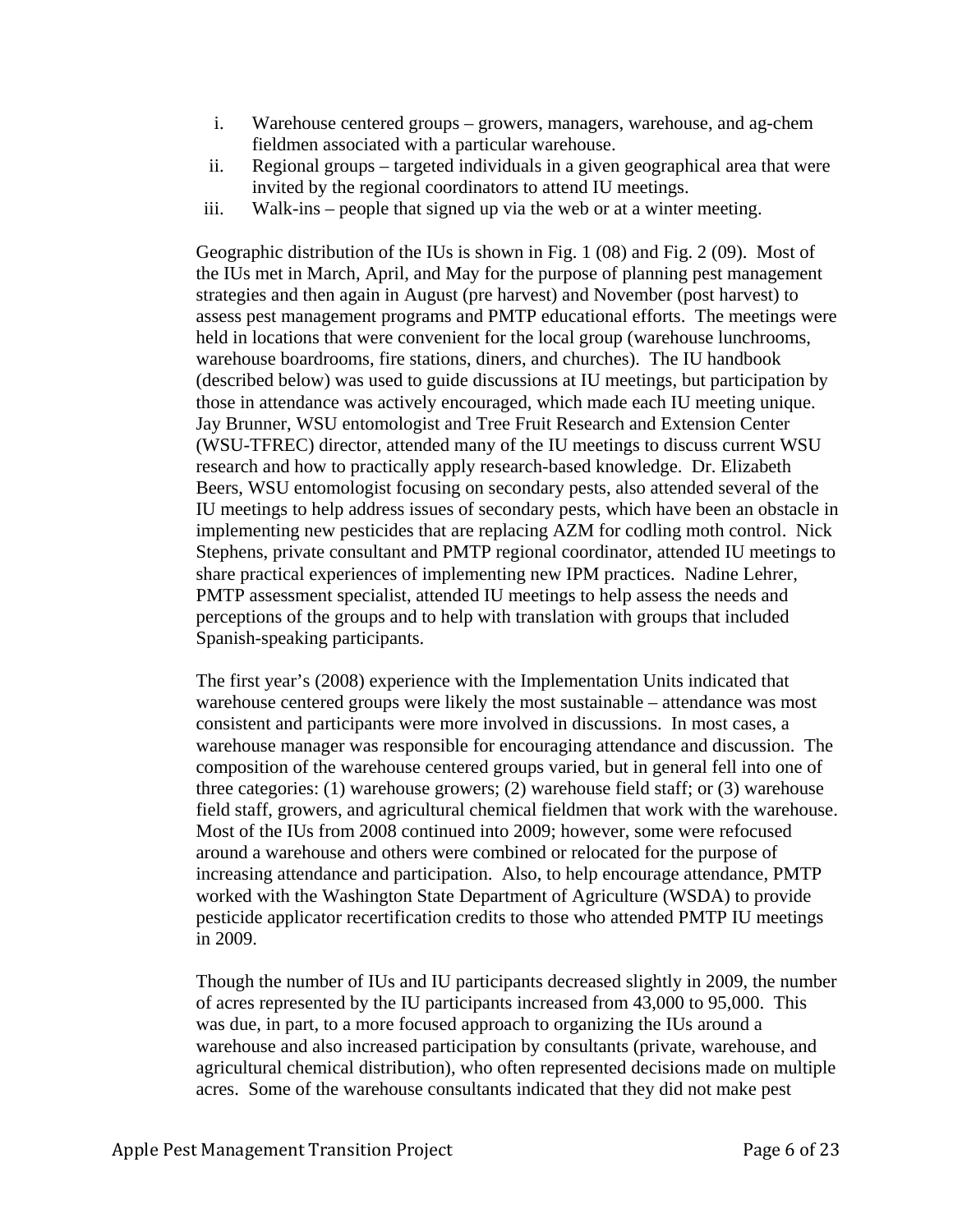management decisions; however, the warehouse seems to have increasing influence on pest management decisions because of consumer demand and export issues. Though the warehouse field staff was not always responsible for writing pest management recommendations, their influence on the decision making process made them a good target group for PMTP. If funding is obtained to continue PMTP, warehouse groups will be a larger focus of future education efforts. The IUs in 2009 also included one Spanish language group. Nadine Lehrer, PMTP assessment specialist, helped with translation and organization of the Spanish language education efforts.

At the end of 2008, IU participants were asked to complete a brief survey, via TurningPoint (see pgs. 8, 11-12, and 14 for more information on TurningPoint) or online, to assess their perceptions of the IU meetings and the PMTP educational efforts. Overall, 102 (53%) of the IU participants responded to the survey and most indicated a high level of satisfaction with the IU meetings and the educational materials and programs provided by PMTP. More than 80% of the IU participants indicated that PMTP had influenced their pest management decisions and 90% indicated that they would like to participate in an IU again in 2009. Most (80%) indicated that they would like to attend a PMTP field day in 2009 and 97% indicated that they would like to continue to receive the PMTP newsletter. The complete survey and results are appended on the CD accompanying this report.

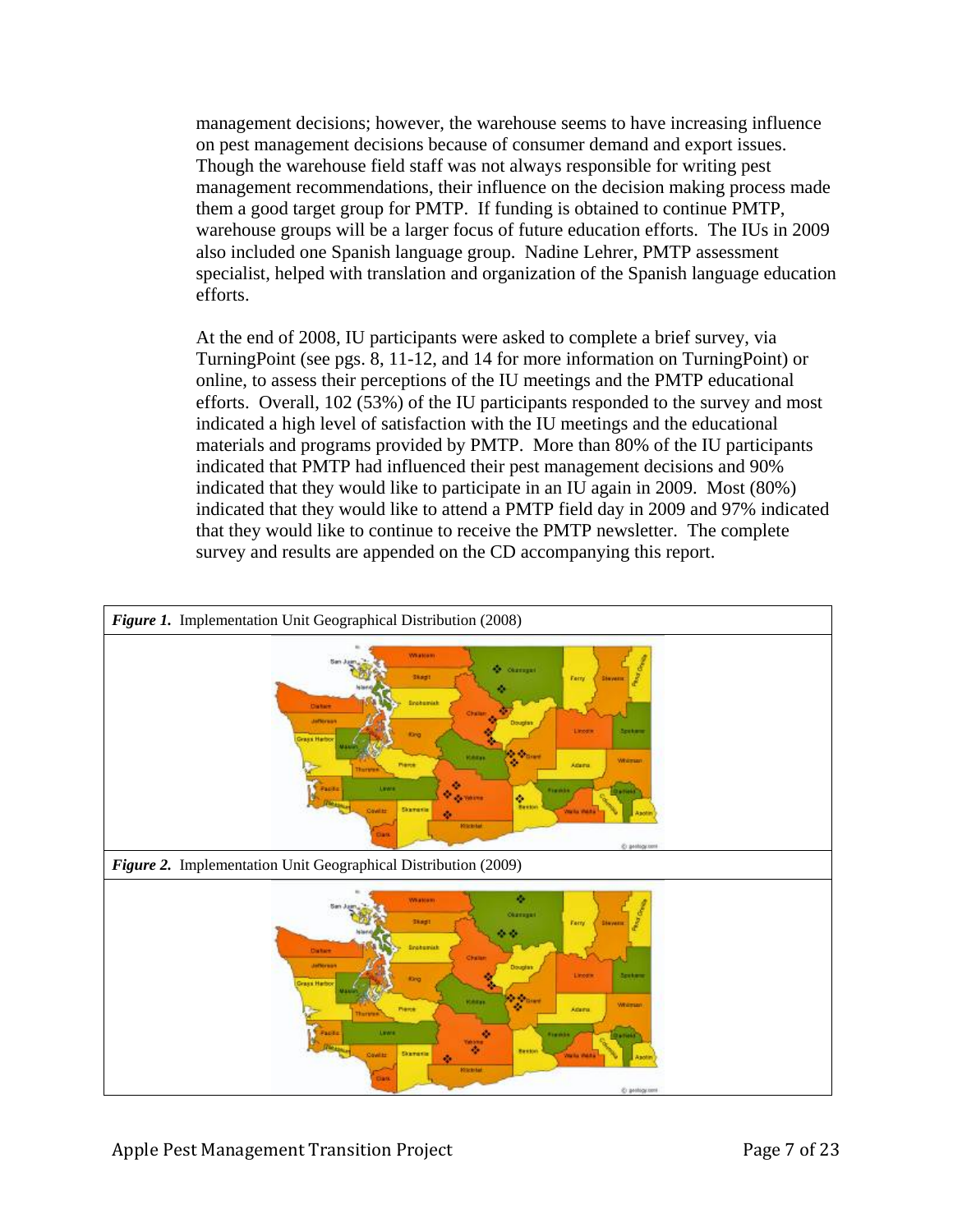#### **b.** *Presentations*

*i.* Grower meetings and pesticide recertification classes – Winter 'grower' meetings, sponsored by WSU extension, warehouses/packinghouses, and agricultural chemical distribution companies, are a standard means for disseminating information to the Washington State apple industry. PMTP participated in 19 industry meetings in the winter of 2007-08 and 18 meetings in 2008-09. The focus of PMTP presentations at these meetings was conveying research-based knowledge on new IPM technologies and implementation, explaining how PMTP could help with the transition of pest management programs, and encouraging industry involvement in PMTP through participation in an Implementation Unit (IU).

In addition, the new assessment tool, TurningPoint (see p.11-12 and 14), was used to gather information and stimulate discussion at several winter meetings. The TurningPoint technology allows an audience to interact with and provide anonymous feedback to a presenter through the use of ResponseCards ("clickers") (Fig. 3). PMTP presentations using TurningPoint were made at seven Spanishlanguage and one English-language seminar – including three large tree fruit industry meetings, and five separate pesticide applicator recertification classes.

The use of the TurningPoint system expanded these presentations from outreach and education to incorporate data collection as well. Sessions measured pesticide applicators' knowledge of the Guthion phase-out and alternative methods of pest management, and helped expand PMTP outreach to specialized farm workers. Just under 1000 participants were surveyed (note, however, that there was some overlap between session participants so unique participants probably numbered more realistically around 7-800). The TurningPoint surveys from recertification classes are appended on the CD accompanying this report.

- **ii.** *Health fairs* PMTP partnered with Columbia Valley Community Health clinic of Wenatchee to host two health fairs at migrant farm worker housing camps in:
	- Monitor, WA on June 26, 2009;
	- Malaga, WA on June 27, 2009.

Health fairs lasted 2-3 hours and included booths from area health clinics with information on medical services and preventative health care, food, music, and a special focus on pesticides and the transition to new insecticides. This pesticide focus was achieved specifically through the development and playing of an interactive pesticide safety jeopardy board game with prizes. The 'pesticide jeopardy' questions are appended on the CD accompanying this report. Approximately 450 people attended these health fairs, helping extend outreach on pesticide safety to migrant and seasonal farm workers.

**iii.** *Public meetings* – PMTP presented at the following public meetings:

• WSDA meeting, Yakima – January 9, 2008;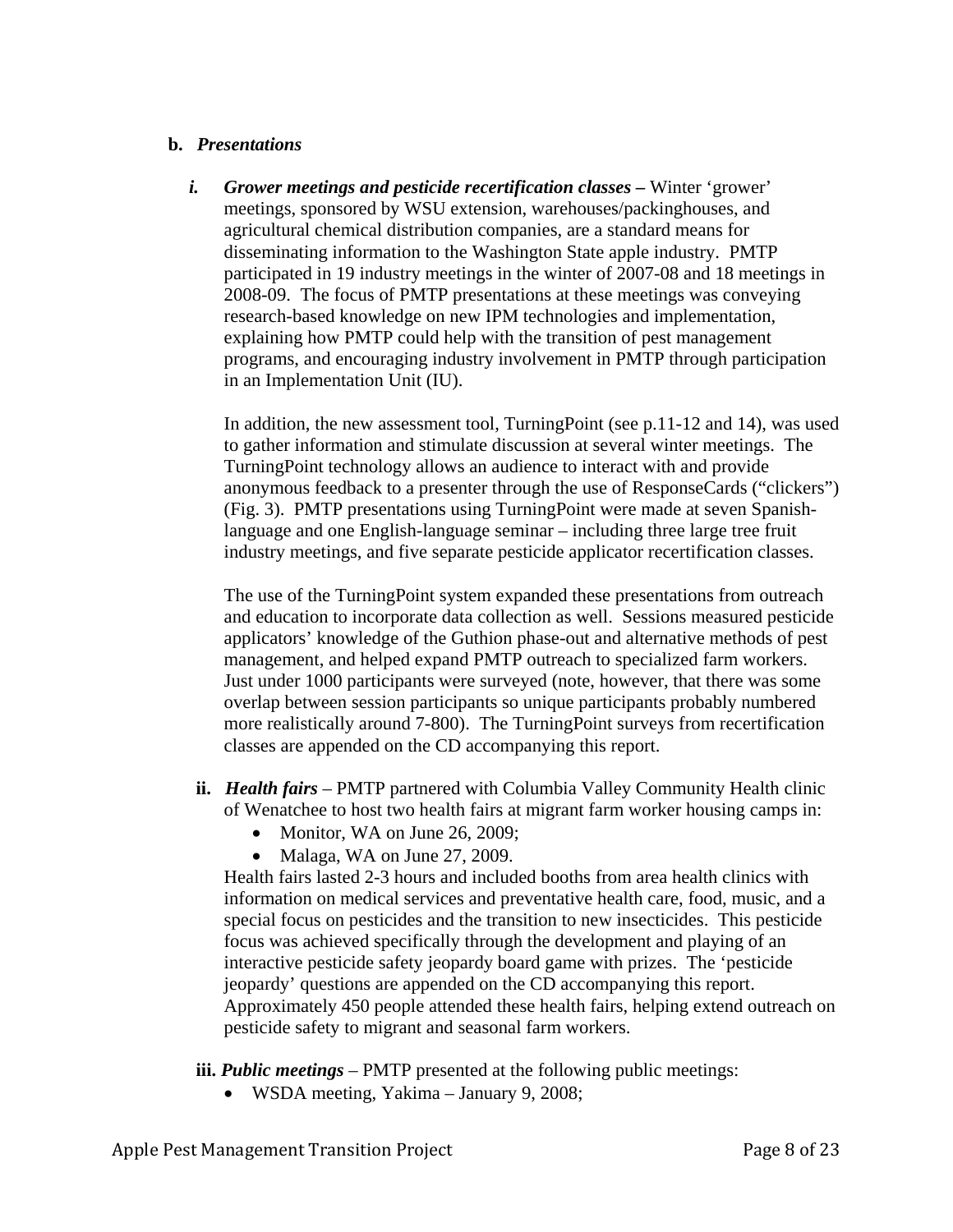- Ruckelshaus Center meeting, Pullman February 29, 2008;
- Presentation to visiting Chilean tree fruit representatives August 27, 2008;
- "A Taste of Washington State University" WSU Week in Seattle August 28, 2008;
- Water Quality Technical Subcommittee of Wenatchee Watershed Planning Unit – October 1, 2008;
- Audubon Society, Wenatchee Chapter October 30, 2008;
- Ag Pilots Project Oversight Committee meeting June 18, 2009;
- PMTP Advisory Committee Meetings: November 7, 2007; February 28, 2008; October 23, 2008; March 4, 2009.

iv. *Other meetings* – PMTP also presented at the following meetings:

- Pesticide Incident Reporting and Tracking (PIRT) panel July 17, 2008;
- Opportunities Industrialization Center (OIC) "Partnerships that Work" Conference (booth and presentation) – August 6, 2008;
- Ag Forestry Leadership Program Agriculture seminar presentation on pesticide issues – September 10, 2008;
- WSU Entomology graduate student seminar November 7, 2008;
- Washington Growers Clearinghouse board meeting November 20, 2008;
- Friends of Farms and Forests board meeting December 4, 2008;
- Western Migrant Stream Forum (poster presentation), January 26, 2009;
- Northwest Regional Rural Health Conference March 20, 2009;
- Washington Association of Community and Migrant Health Clinics health outreach workers (promotores) meeting (poster presentation) – April 21, 2009;
- Cinco de Mayo Omak Latino Health Fair (poster booth) May 10, 2009;
- National Farmworker Health Conference May 12, 2009;
- Pesticide Incident Reporting and Tracking (PIRT) panel May 21, 2009.

# **v.** *Industry field tours –* PMTP participated in two field tours in summer/fall 2008:

- Washington Environment Protection Agency Pest Management tour (sponsored by Washington Commission on Pesticide Registration) – July 22, 2008;
- New Paths Health and Safety in Agriculture Western Agriculture Conference (sponsored by UW-PNASH) – November 12, 2008.

The handout that was provided to field tour participants is appended on the CD accompanying this report.

# **vi.** *WA Horticultural Association Annual Meetings*

2007 – The PMTP was introduced to the Washington apple industry at the 103<sup>rd</sup> annual meeting of the Washington State Horticultural Association held in Wenatchee on December 3, 2007. The PMTP session featured the following presentations:

• *History of apple IPM Transition Program funding, structure and goals*, Jim McFerson;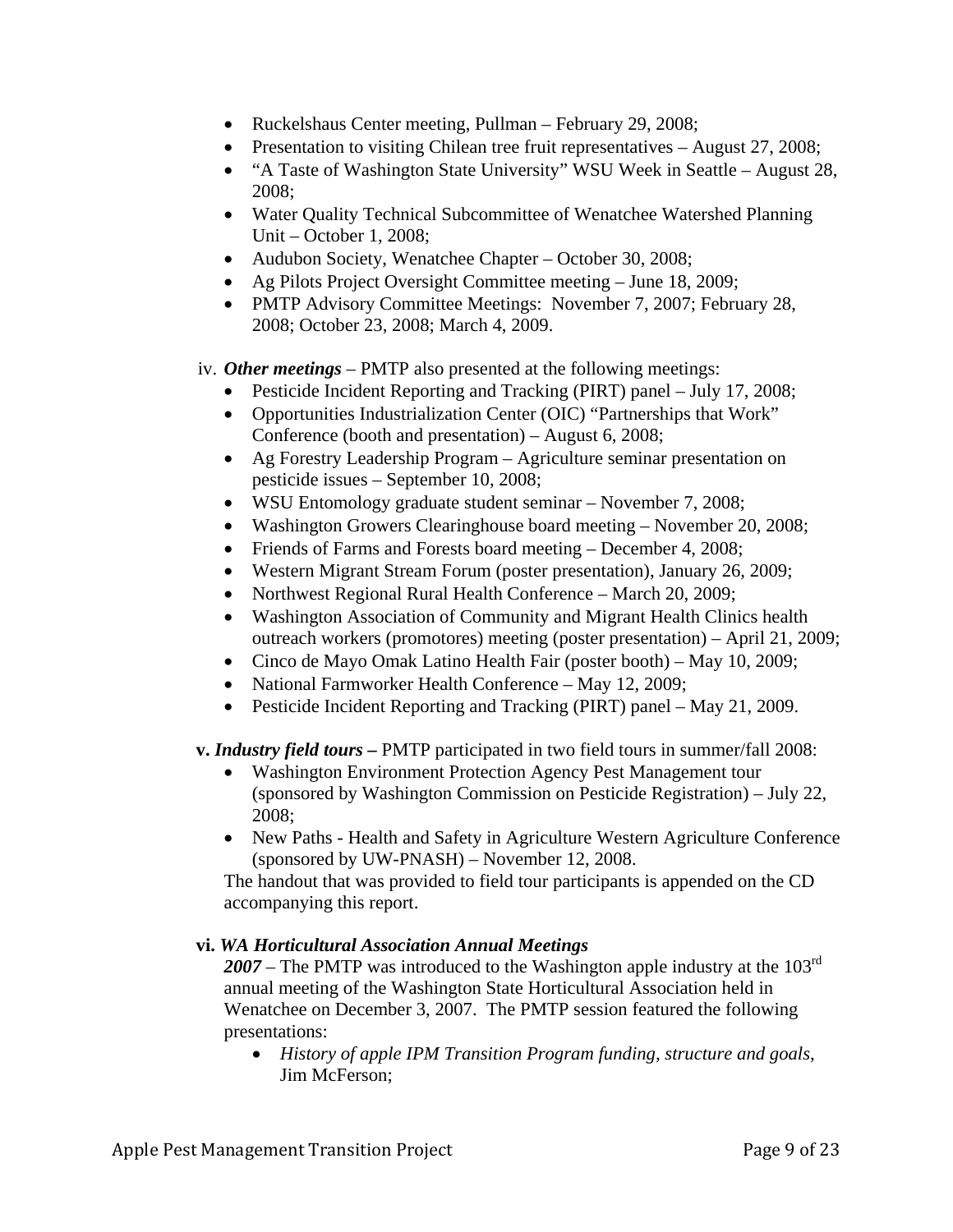- *New insecticides that will help with the transition of apple IPM programs*, Mike Doerr;
- *Making the complex simpler: IPM Decision Aid System*, Vince Jones;
- *Reaching beyond traditional clientele with the IPM Transition message*, Karen Lewis;
- *Environmental Quality Incentives Program (EQIP),* Nana Simone;
- *How to get involved in the apple IPM Transition Project* Jay Brunner; and,
- *Challenges facing the IPM Transition Program* Jay Brunner.

Approximately two hundred people attended the two-hour PMTP session.

 $2008$  – The PMTP hosted a session at the  $104<sup>th</sup>$  annual meeting of the Washington State Horticultural Association (WSHA) in Yakima, WA on December 2, 2008. The session, entitled *AZM (Guthion) Phase Out: How to be Successful in a Changing Environment*, was managed by Jay Brunner and featured the following presentations:

- *Delegate and Altacor: New Products to Fit AZM Phase-Out Programs*, Mike Doerr;
- *Minimizing Negative Impacts of New Products*, Betsy Beers;
- *Dealing With Change Grower/Consultant Panel*, Nick Stephens;
- *Economics of Managing a Crisis Pest Situation*, Karen Lewis;
- *Extending Knowledge to New Audiences*, Nadine Lehrer;
- *PMTP: What Was Learned and Where We Are Going*, Keith Granger.

Approximately two hundred people attended the two-hour PMTP session.

In addition to the PMTP session:

- Nadine Lehrer presented at the Spanish language session of the WSHA meeting on December 2 with 400 attendees – *Pest Management Transition Program (PMTP) / Proyecto de Transición en Manejo de Plagas (PMTP) – Responding to Changing Pesticide Regulations and Improving Health and Safety / Respondiendo a Cambios en las Regulaciones de Pesticidas y Mejorando la Salud y la Seguridad*; and,
- Wendy Jones presented a PMTP poster at the WSHA poster session on December 2 – *Pest Management Transition Project: Helping Growers and Managers Update their IPM Strategies*. A copy of the WSHA poster is appended on the CD accompanying this report.
- **vii.** *WSU Pest Management Fruit School* The PMTP sponsored the 2008 WSU Fruit School on Pest Management entitled *Growers and Managers Working Together to Optimize Resources*. The two-day workshop on pest management was held on December 10-11 at the Wenatchee Confluence Technology Center. The event was also simulcast to the Yakima Valley Community College, Yakima WA; UI Extension Caldwell Complex, Caldwell ID; and the Agri-plex Annex, Okanogan WA. In total, there were 183 registered participants. The PMTP worked with WSU Extension and the Tree Fruit Research Commission to plan and host the event. The WSU Fruit School is a series of intensive workshops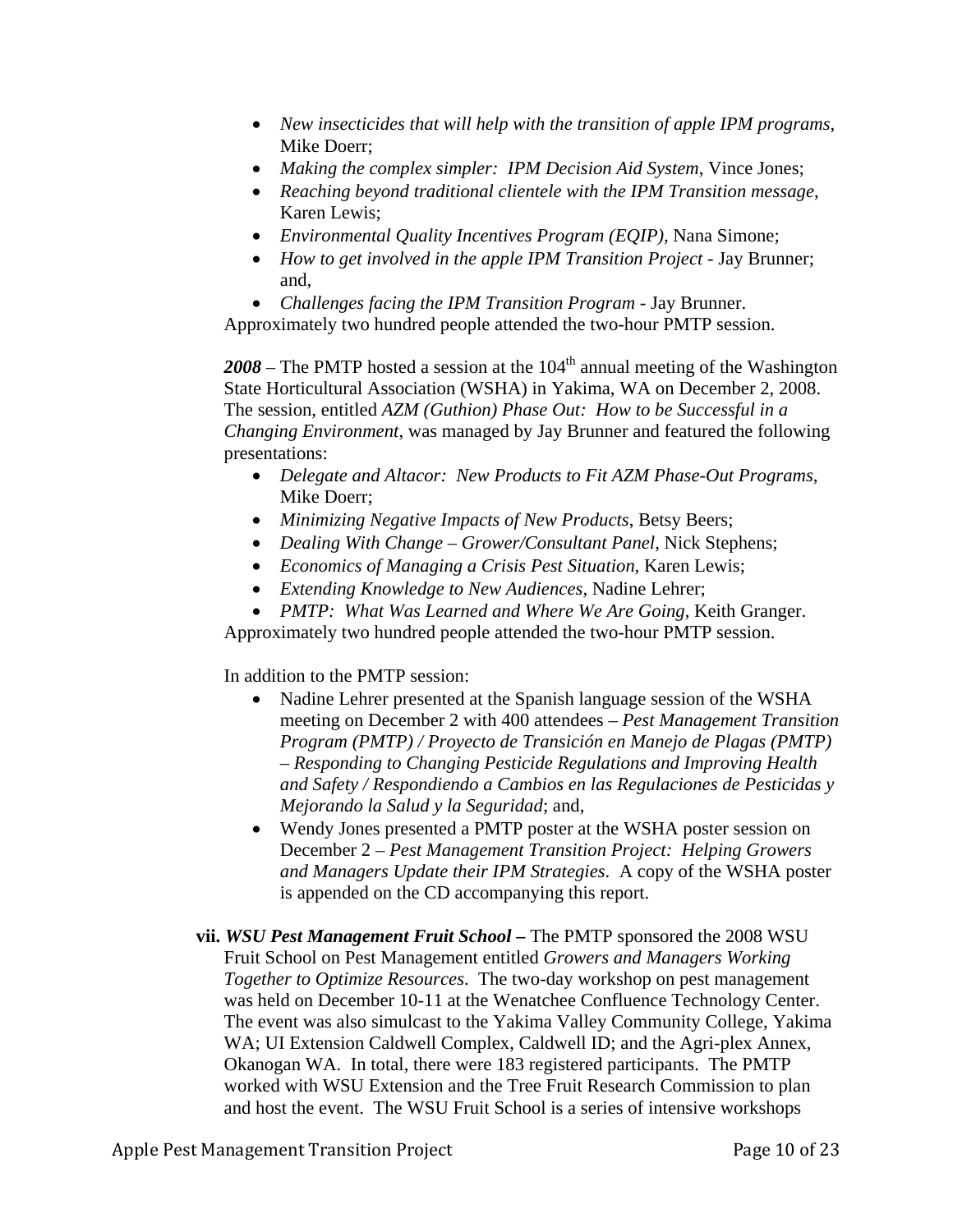involving industry, research, and extension experts. The Fruit School targeted fruit producers, orchard managers, crop consultants and field staff. The goals of this fruit school were to empower growers/managers to work with crop consultants in monitoring orchards, and to encourage crop consultants to trust and use farm-based information to help make IPM decisions.

More information about the Fruit School and video recordings of the Fruit School presentations can be found on the PMTP web site: <http://pmtp.wsu.edu/fruitschool.html>. A complete and detailed agenda is appended on the CD accompanying this report. In addition, TurningPoint technology was used to survey participants and conduct pre- and post- learning assessments of Fruit School material. Results from the TurningPoint assessment are also appended on the CD accompanying this report.

#### *c. Field Days*

*2008 –* PMTP conducted three field days in 2008 at locations in Quincy, Prosser, and Brewster. The field days were planned in cooperation with the WSU Tree Fruit Extension Team, were open to the public, and were attended by approximately 120 people. Each event lasted approximately two hours and addressed four topics pertaining to implementing new IPM technologies: Codling moth and leafroller control strategies, Secondary pest issues, Implementing the Decision Aid System (DAS), and Horticultural practices and sprayer technologies to improve pest management.

*2009 –* PMTP conducted four field days in 2009 at locations in Quincy, Prosser, Brewster, and Wapato. In response to feedback from the 2008 field days, the 2009 field days were made more "hands-on" through the incorporation of audience activities and the rotation of small groups of participants through each of three stations. Each of the four field days lasted approximately two hours and included three stations: Monitoring, Sprayer Calibration, and BioControl. The field days were planned in cooperation with WSU Tree Fruit Extension Team, were open to the public, and were attended by approximately 100 people. Handouts provided at the field days are appended on the CD accompanying this report.

At each of the 2009 field day events, Dr. Brunner used the TurningPoint Audience Response system as a teaching aid during the monitoring station. Participants used a handheld device (Fig. 3) to answer a short series of questions about monitoring in the orchard while Dr. Brunner used a handheld receiver (Fig. 5) to monitor answers to the questions as the group worked through the series. In this way, Dr. Brunner was able to expand on areas that needed more explanation and spend less time on areas where the group had a solid level of understanding. Asking the group why they answered the way they did stimulated discussion and interaction and encouraged participants to share their opinions and experiences. The complete TurningPoint report from the four field days is appended on the CD accompanying this report.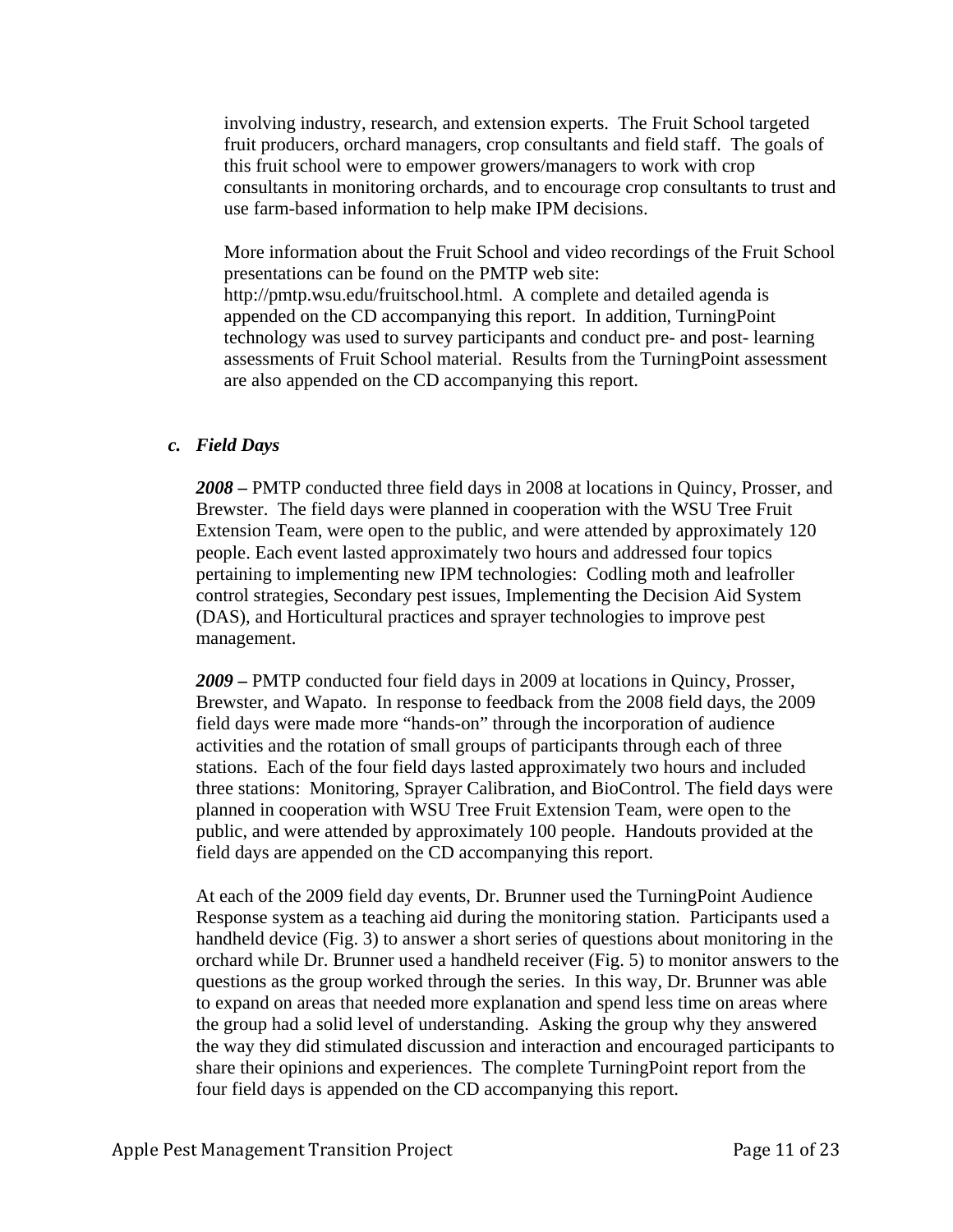

# **3. Educational materials**

*a. Implementation Unit Handbook* – The IU Handbook (which is appended on the CD accompanying this report and is available on the PMTP web site, http://pmtp.wsu.edu/handbook.html) was well received by the industry – over 600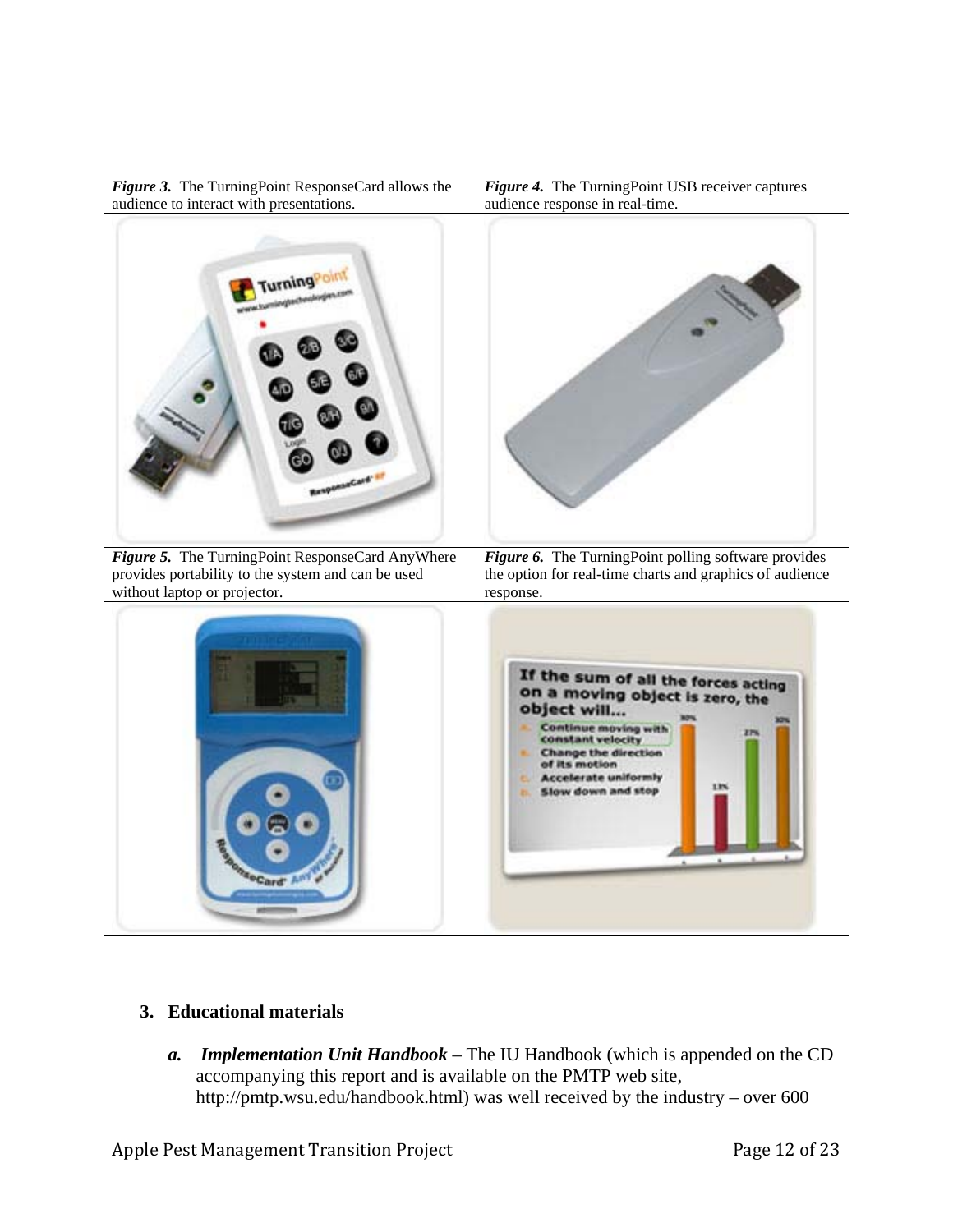printed handbooks were distributed in 2008-09. The handbook provides a general overview of many subjects that are important to implementing integrated pest management strategies in apple systems. The handbook does not prescribe programs, but instead presents basic principles useful in implementing new products and practices as pest management programs transition from OP based programs to new technologies.

- b. *PMTP newsletters*  PMTP newsletters were distributed, via mail and email, during the growing seasons of 2008 and 2009. Each newsletter was sent to approximately 400 people and addressed topics that were important to integrated pest management at specific times during the growing season. PMTP newsletters will continue through the 2009 growing season. Current and archived editions of the PMTP newsletter are available on the PMTP web site,<http://pmtp.wsu.edu/newsletters.html>, and are appended on the CD accompanying this report.
- c. *Public articles and interviews* The Good Fruit Grower reported on PMTP field days in its August (08) issue (vol. 59: no. 13) – *Pesticide transition piques interest.*  PMTP also authored four articles for the Good Fruit Grower: November (08) issue (vol. 59: no. 16) – *WSU pest management fruit school*; March (09) issue (vol. 60 no. 5) – *Learning new tactics*; June (09) issue (vol. 60: no. 11) – *Learn new practices: PMTP field days*; June (09) issue (vol. 60: no. 11) – *PMTP surveys consultants*. In addition, Nadine Lehrer worked with Informe Hispano, a Wenatchee based Spanish language newspaper, to create an article featuring PMTP, *Uso y desuso de pesticidas*, which was published on August 28 (08). Nadine also provided information about PMTP in a radio interview on the Spanish language Radio La Nueva in Wenatchee on September 12 (08). The Grower magazine also prepared an article on the Pest Management Transition Project to be published in July (09). Finally, PMTP authored an article – *New tricks for an old pest –* posted on the Initiative for Rural Innovation and Stewardship (IRIS environmental/rural development nonprofit group)'s "success stories" webpage (http://www.irisncw.org/Success-Stories/New-Tricks-Old-Pest.html). Copies of written articles are appended on the CD accompanying this report.
- d. *PMTP Web Site* The PMTP web site (Fig. 7, [http://pmtp.wsu.edu](http://pmtp.wsu.edu/)) provides background information about PMTP, meeting minutes and information, educational products (including newsletters, handbook, and field day handouts), information about the Implementation Units and how to get involved, reference tools (including speed sprayer use information, adult codling moth ID, and information on maximum residue levels (MRLs) of new products), information about the EQIP program and how to qualify, bilingual web forms for public comment and input, and a form to sign up for an IU or to receive newsletters. In addition, the website contains information relevant to assessment and documentation of PMTP (Fig. 8) – including milestones, progress reports, and the results of surveys that have been conducted over the course of the project.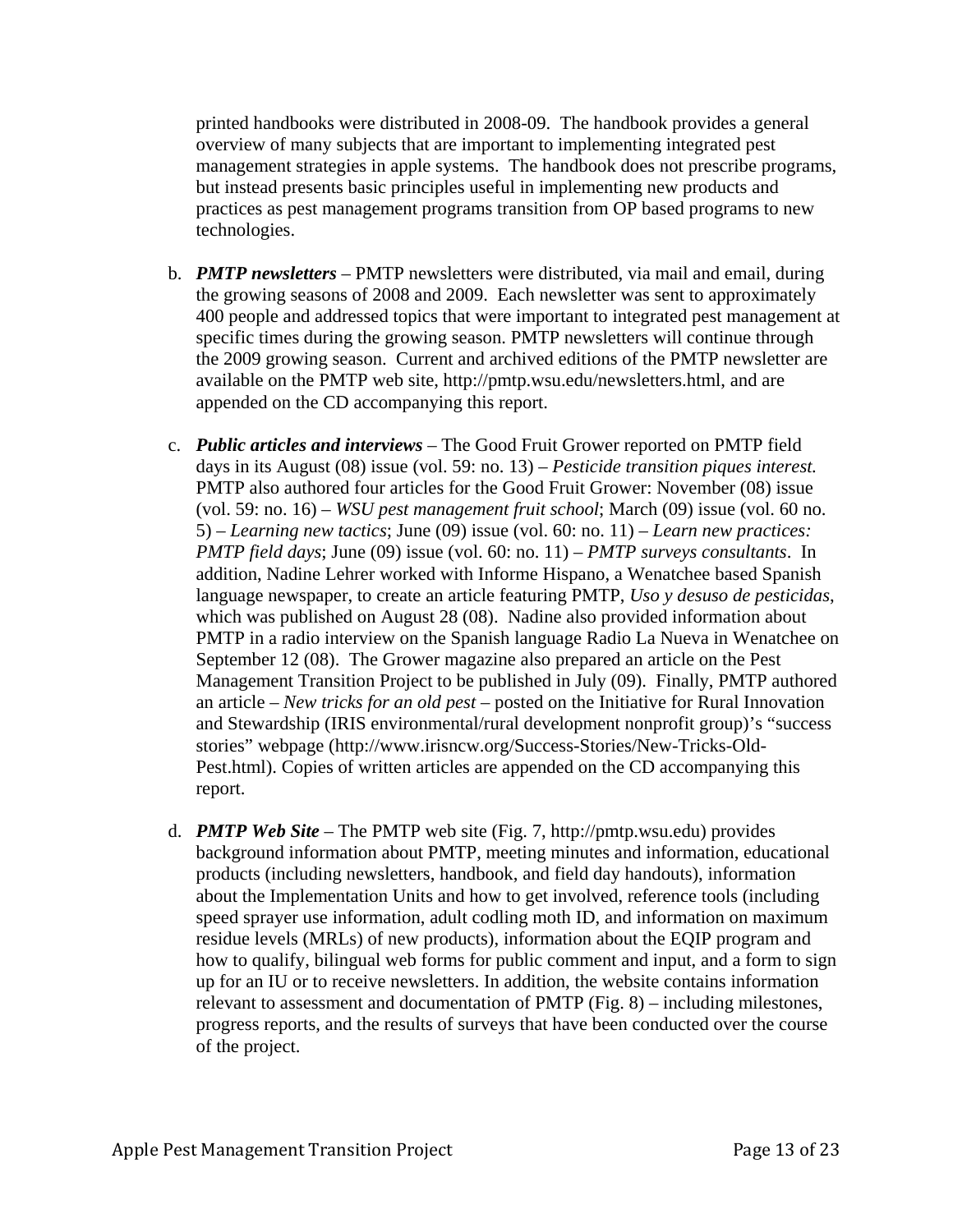

# **4. Outreach tools**

- **a.** *TurningPoint Technology* PMTP used the TurningPoint audience response system (http://www.turningtechnologies.com/) as both a teaching tool and survey instrument. The TurningPoint system interfaces with Microsoft PowerPoint and allows the audience to participate in presentations by submitting responses to interactive questions using a ResponseCard (Fig. 3). The TurningPoint system consists of three parts: (1) polling software (Fig. 6), which allows interactive questions to be inserted into a PowerPoint presentation; (2) a small handheld response device (Fig. 5), which allows the audience to respond to questions posed by the presenter; and (3) a response receiver (Fig. 4). The polling software charts and graphs responses in real-time, which proved to be an excellent platform for initiating discussion and was used at PMTP field days, fruit school, and IU meetings to stimulate dialogue within the group and facilitate sharing of ideas and experiences. The polling software also records data and provides reports of the feedback that is received from the audience, which worked well for capturing survey data and was used to survey IU participants at the end of 2008 – to assess their perceptions of PMTP efforts, and at a number of grower and farm worker pesticide recertification meetings – to collect information about the level of understanding of these groups regarding the AZM phase-out and the new options for pest control that are available.
- b. *Wireless Interpretation Equipment* The 2009 field day modules were made accessible in Spanish through the use of wireless interpretation equipment. This equipment, borrowed from Heifer International and the WSU Small Farms program,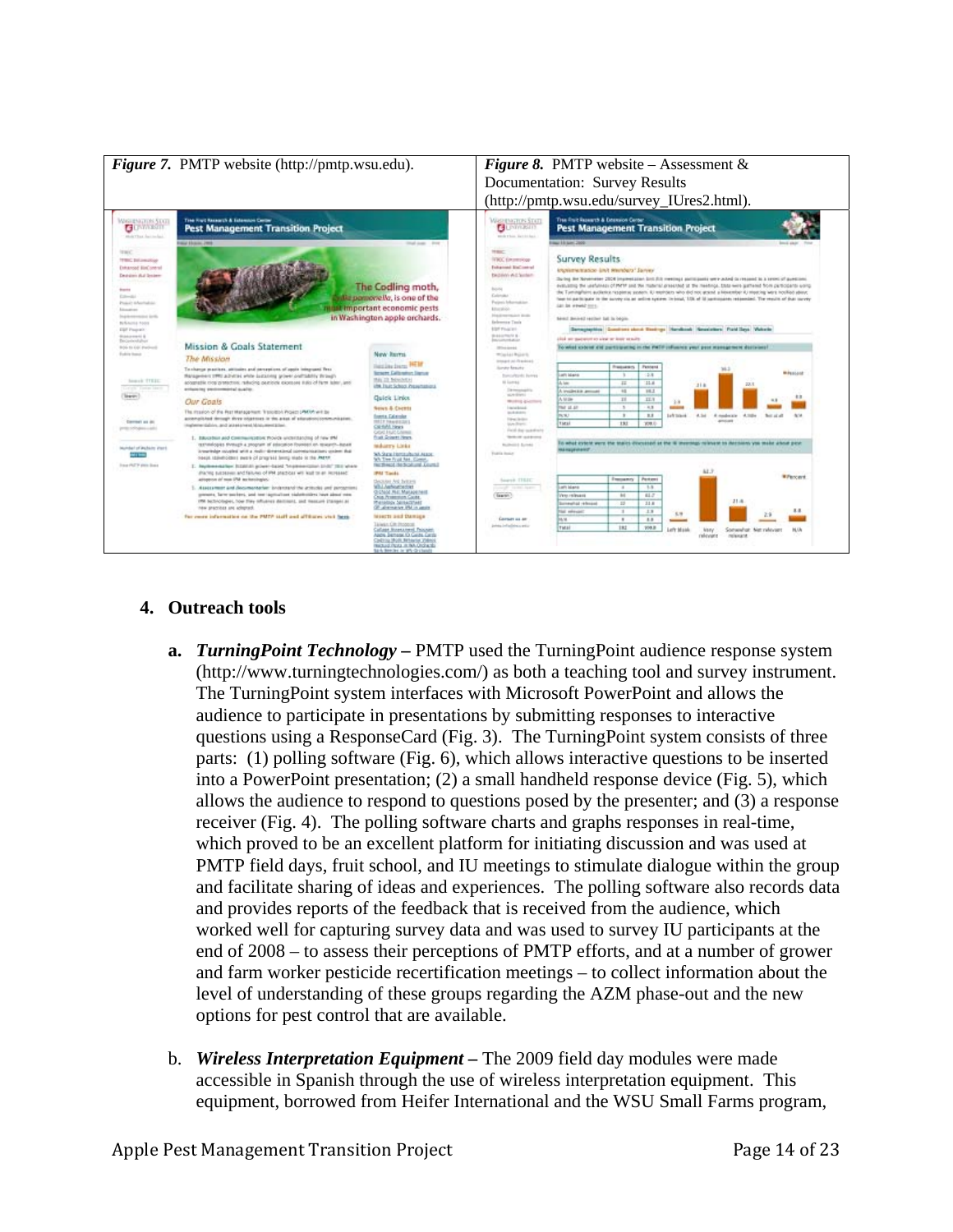consisted of one microphone pack and sixteen headsets. By tuning all pieces to the same frequency, Spanish-speaking participants could hear all presentations in real time interpreted from English by Nadine Lehrer. Through the use of this technology, about 6 Spanish-speaking growers in Wapato and 10 Spanish-speaking orchard IPM students in Quincy could understand and participate seamlessly in the field days. If funding is obtained to continue PMTP, increased access to PMTP events and materials will be a growing goal for outreach to Spanish-speakers in the tree fruit industry.

c. *Pessl Sprayer Calibration Instrument –* The Pessl Sprayer Calibration Instrument was demonstrated at each of the PMTP field days to address the importance of thorough spray coverage and demonstrate the benefits of proper sprayer calibration and targeting the spray appropriately to the canopy of the orchard being sprayed. In addition, PMTP worked with Gwen Hoheisel, WSU Extension, to calibrate 16 grower sprayers during the time the Pessl instrument was in Washington. The most common findings when calibrating grower equipment were (1) clogged nozzles and (2) poor calibration of the vertical distribution relative to the canopy being sprayed. In most cases, nozzle maintenance was performed to bring the sprayer back in line with specifications and adjustments to the boom of the sprayer were completed that resulted in better targeting of the spray to the crop, which will result in less over-tree and under-tree drift. The Pessl Sprayer Calibration Instrument was brought to Washington with funding provided by the Pest Management Transition Project, WSU Extension, Washington Association of Wine Grape Growers, CropLife America, Friends of Farms and Forests, and the Coalition for Urban/Rural Environmental Stewardship.

# B. **Assessment and Documentation**

Primary assessment and documentation efforts in 2008 were conducted through surveys of tree fruit industry consultants and growers, and related assessments of early IPM adoption:

# *1. Consultant survey*

A survey of tree fruit industry consultants was mailed in July 2008. The survey measured levels of insecticide use, IPM practice adoption, and consultant opinions on and perceptions of the transition to alternative pest management systems during the 2007 growing season. The survey response rate was 57% (40 out of 70 eligible participants, 73 mailed out).

Consultants surveyed made pest management recommendations on an average of 1,950 acres of apples, about 10% of which was managed organically and 5% which was in transition to organic certification. Consultants also provided recommendations on an average of 415 acres of cherries, 370 acres of pears, and smaller acreages of apricots, grapes, peaches, nectarines, prunes, and plums. Ninety-five percent (95%) of respondents were male, and 75% were between 30 and 49 years of age. Two-thirds had parents who farmed during their childhood, and two-thirds had a four-year college degree.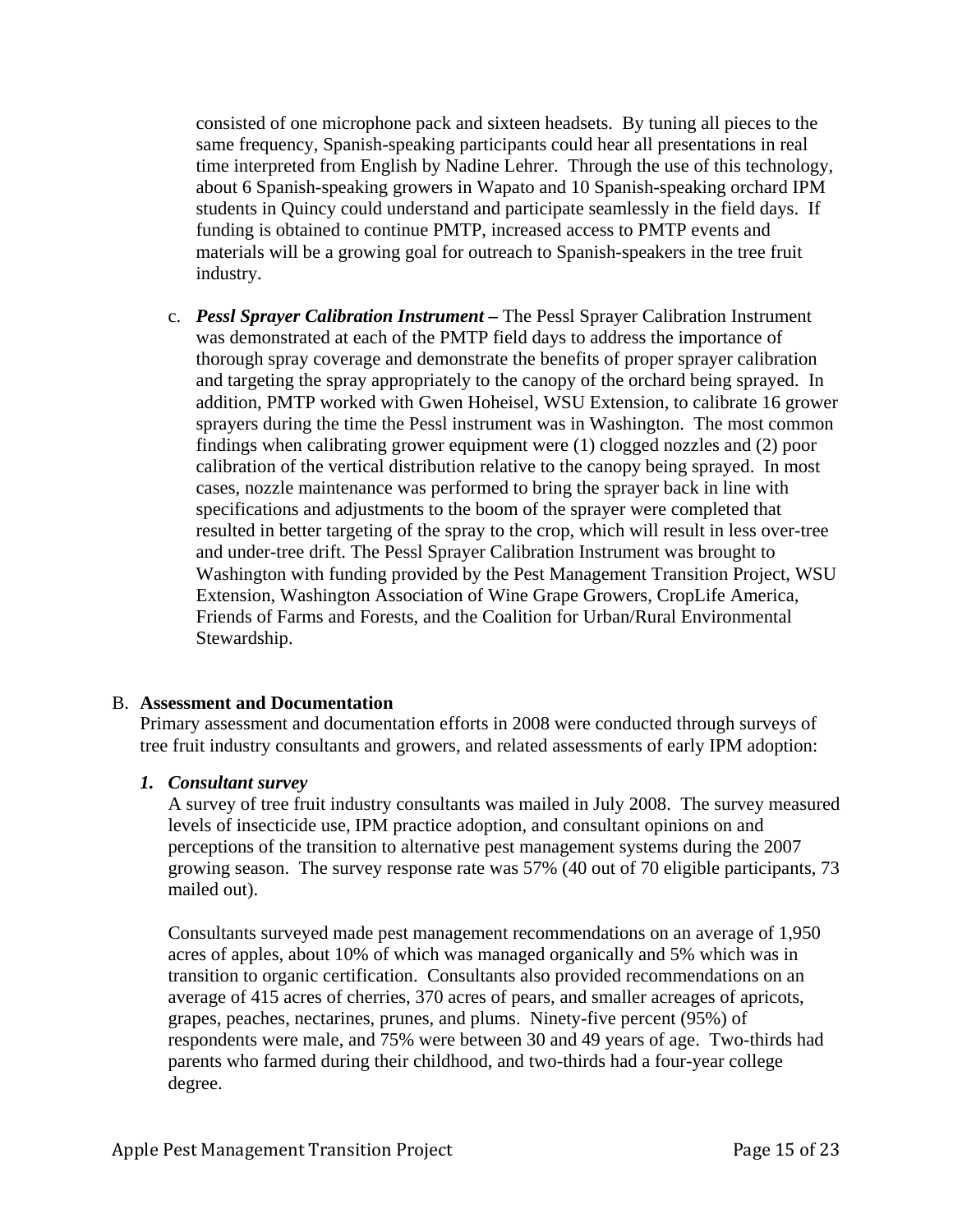Results indicated that consultants considered codling moth the pest of highest concern in 2007, and this concern corresponded with extensive recommendations of Guthion/AZM applications. However, consultants were also all aware that Guthion/AZM was being phased out, and one-third to just over one-half were aware of the various details (timing, amounts allowed) of the phase-out.

In addition, consultants reported a level of confidence that resulted in common recommendations of many alternative methods of pest control – new reduced-risk, OP alternative insecticides and also IPM practices such as monitoring, pheromone traps, and degree-day models. They reported relying on other consultants, the WSU Decision Aid System, WSU researchers, and conferences or workshops as their best sources of information on pest control. Seventy-five percent (75%) indicated an interest in more training on how to use or recommend alternatives for Guthion to manage pests.

In summary, while consultants were concerned that both the costs and control of codling moth would become more difficult and riskier after the Guthion phase-out, they agreed that WSU research had developed good information on alternatives to Guthion and that they had been able to use these alternatives in their codling moth control programs. These results indicate that the PMTP is having impact by providing training and resources to help the apple industry adopt acceptable alternative technologies. A copy of the consultant survey is appended on the CD accompanying this report along with a more complete summary of the survey results. A second and expanded consultant survey will be developed and distributed in the fall of 2009 to cover the 2009 growing season (if access to continued funding is obtained for PMTP).

# *2. Grower survey***:**

Based on results from the consultant survey and feedback from 2008 meetings, an additional survey was mailed to a sample of 2000 Washington State apple growers in February 2009 to assess growers' uses and perceptions of insecticides and IPM practices during the 2008 growing season. The response rate to this survey was 27% of eligible participants, and the data are currently being processed and analyzed. Thus, the data presented here are preliminary analyses and may still be subject to change.

Preliminary findings indicated that growers owned or managed a mean of 194 acres of apples. Most growers (77%) used Guthion in 2008, and 48% reported having decreased their use of OP insecticides in general from the previous three years. Most growers (67%) also used pheromone mating disruption in 2008 (60% said they felt confident in their use of the technique), and 44% had increased their use of OP alternative insecticides overall (but felt generally somewhat less confident in their use of these materials). Many growers were also using various IPM practices for codling moth control, including monitoring (78%), trapping (65%), degree-day models (59%), and insecticide resistance management (42%).

As for the impacts of these changing practices on codling moth control, 56% of growers reported that the amount of codling moth damage they found in 2008 was about the same as the previous three years, and 75% indicated that the cost of codling moth control had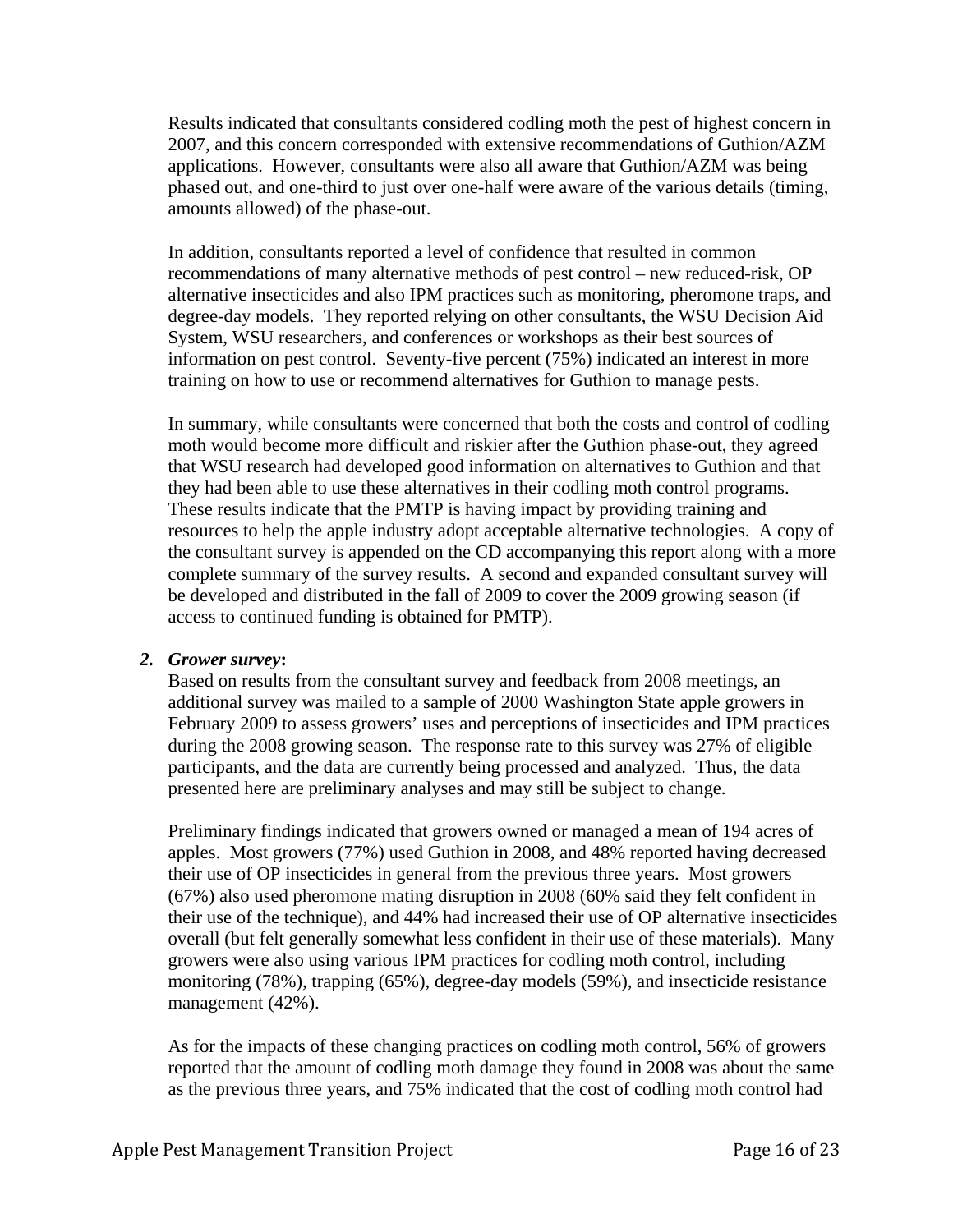gone up. Accordingly, high costs surfaced as the biggest barrier to adoption of OP alternative insecticides among respondents. With regards to the phase out of Guthion, 95% of respondents knew about the phase out, and 32% knew the last year that Guthion could be used. Most growers (60%) said they were in the process of reducing their Guthion use, while 17% had already stopped using Guthion (1.3% had never used Guthion). Finally, 57% of growers said that they would be interested in more training on how to use OP alternative insecticides and IPM practices.

Thus, preliminary survey results indicated that growers are aware of the Guthion phase out and are taking steps to reduce their use of Guthion and other OP insecticides, while increasing their use of alternative insecticides and IPM practices. However, most still have room for improvement in completely eliminating their use of Guthion and developing greater knowledge of and confidence with alternative methods of codling moth pest management. The PMTP plans to complete its analysis of these data by fall 2009, so as to compare results with the 2007 consultant survey and also use results to improve the PMTP and the transition to increased IPM use. A copy of the grower survey is appended on the CD accompanying this report and final survey results will be available in fall 2009.

These first consultant and grower surveys will also be used as baseline data for future comparisons with upcoming practices/perceptions surveys for the 2009 (for consultants) and, if PMTP funding is continued, the 2010 (for growers) growing seasons.

#### *3. Additional IPM adoption assessments*

Efforts to measure the on-the-ground adoption of IPM practices have been high on the PMTP agenda. Initial feedback from 2008 Implementation Unit members indicated that, despite challenges to adapting to a new system of pest control, growers and consultants had good success using IPM and alternative insecticides to control codling moth and leafroller in apple.

PMTP has been following up on such initial assessments using 1) the results from Implementation Unit evaluations, 2) data on baseline pesticide use and perceptions from grower and consultant surveys and from the WSU Fruit School TurningPoint sessions, and 3) data on farm worker pesticide knowledge gathered with the TurningPoint audience response system during Spanish language winter meeting presentations. Together, these sources of data have begun to give a picture of how much knowledge growers and specialized workers have concerning the Guthion phase out and IPM alternatives, how they are approaching the challenge of changing their pest management practices, and how useful the Implementation Unit programs have been in helping growers adopt alternative pest management strategies.

This early assessment of IPM adoption looks promising. Growers, consultants, and specialized farm workers are quite aware of the Guthion phase-out, and have significant experience with the newer chemistries and IPM strategies. In addition, IU members and others have responded very positively to PMTP outreach in 2007-09. Adding more detailed grower survey data will help give a fuller sense of how IPM adoption is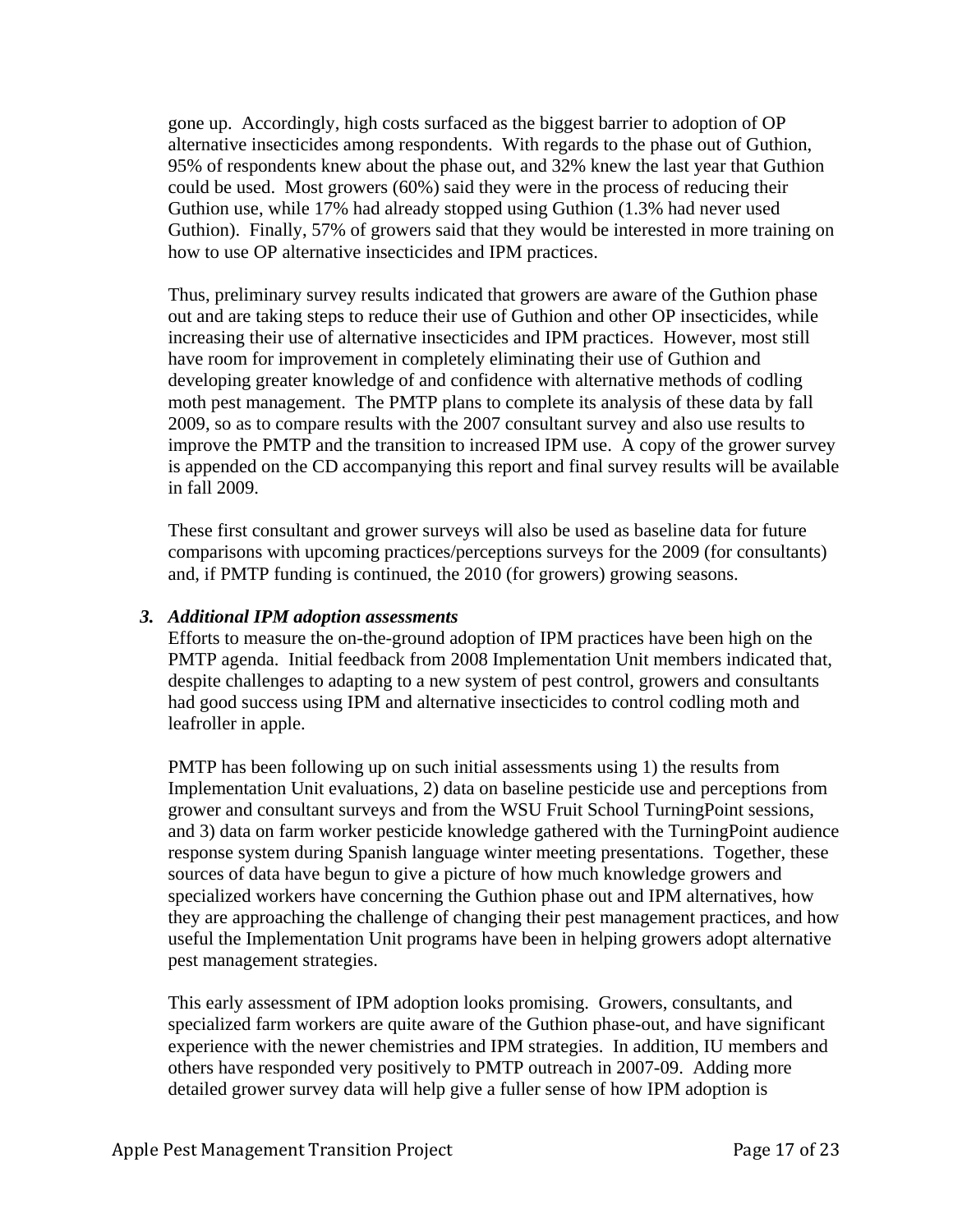progressing, and together, these data will serve as a base for follow-up surveys and future case study analyses of IPM adoption, and will also provide insight on how to guide future IU meetings and broader outreach efforts so as to facilitate and support the use of IPM throughout the tree fruit industry.

# **C. Policy work: Environmental Quality Incentives Program (EQIP)**

The 2002 Farm Bill created the Environmental Quality Incentives Program (EQIP) to address natural resource concerns in all land use sectors, including specialty crops. EQIP is administered by the USDA Natural Resources Conservation Service (NRCS). In 2008, over \$500,000 in pest management assistance was obligated by NRCS in contracts with tree fruit growers and this level of funding was expected to increase in 2009. Prior to 2008, some Washington tree fruit growers obtained EQIP contracts, but the focus was on irrigation system improvements with pest management assistance as an additional, but not primary, focus. For future contracts, NRCS will consider assistance to growers who wish to make the transition away from AZM and other organophosphate insecticides to mating disruption and new chemistries. This new focus for NRCS will be a means for some growers to afford the expense of adopting new IPM strategies and goes hand-in-hand with the educational efforts of the PMTP. PMTP Regional Coordinator Naná Simone spearheaded the tree fruit industry access to EQIP assistance by:

- Working with NRCS on the state and local level (in 3 NRCS geographic areas) to create a suite of appropriate pest management practices to facilitate the transition from organophosphate insecticides, a ranking system for applicants, and documentation procedures for producers who obtain contracts.
- Informing the tree fruit industry about EQIP through industry newsletters, magazine articles, websites, workshops and individual consultations.
- Following up with those who obtained contracts to assist them with pest management planning and documentation.

The PMTP worked with the EQIP program by encouraging those receiving contracts through EQIP to participate in PMTP by joining an IU. The education and sharing of information that is accessible through PMTP IUs has helped EQIP growers gain a better understanding of new IPM technologies that are available and has also helped them identify strategies for implementing these technologies. This type of education and information sharing has and will continue to better facilitate the successful transition away from organophosphates to new IPM technologies.

# **General findings**

# **A. Profitability**

In order for growers to successfully adopt new IPM strategies and OP-alternative insecticides, these new tools must be cost-effective. Preliminary indications suggest that tools are expensive, but there seem to be a number of early adopters using them in financially sustainable ways. More detailed perceptions of costs on the part of growers will be available once grower survey results are completely analyzed. However, a solid economic analysis of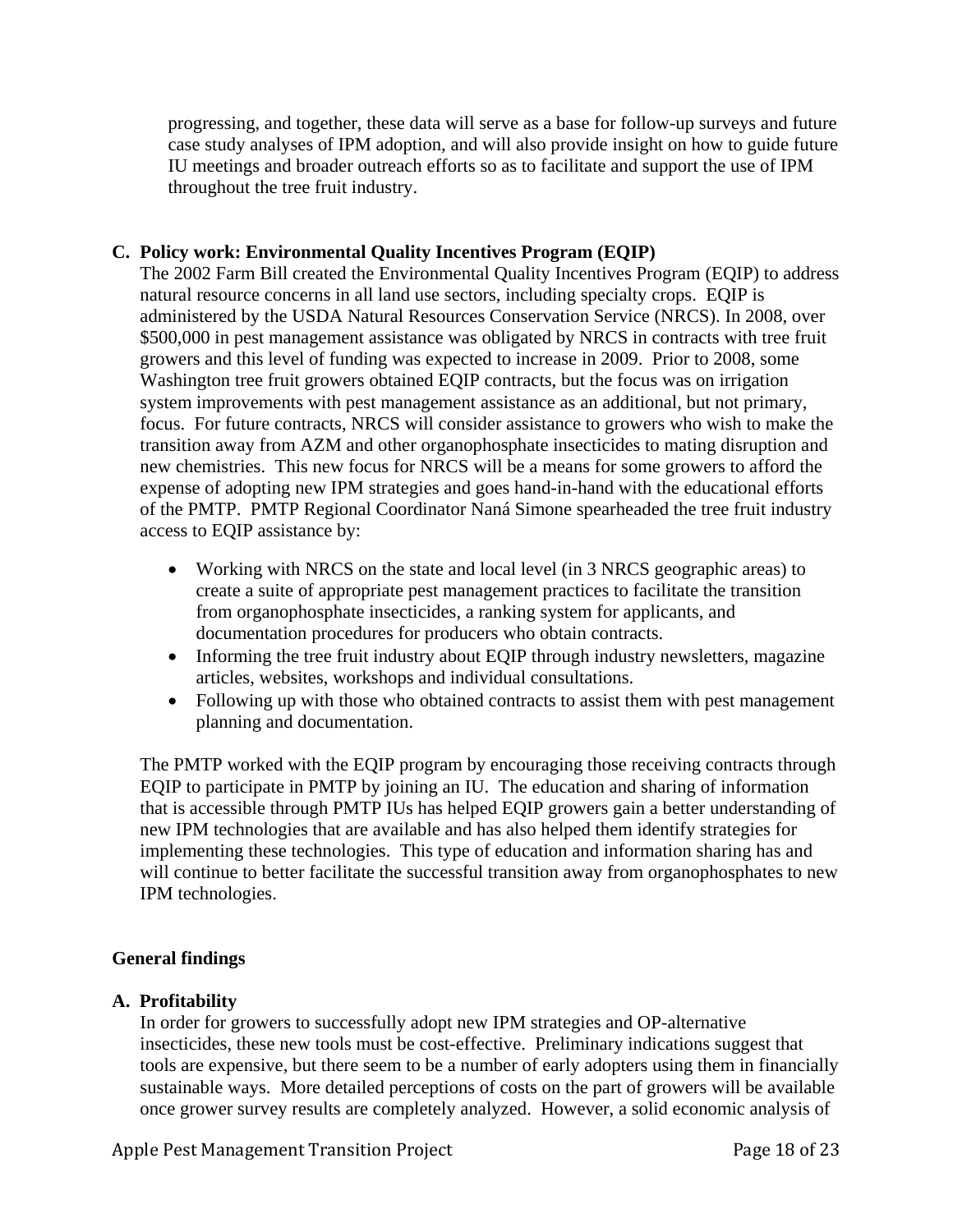the new pest management tools was not conducted as part of the Ag Pilots project due to lack of funding for a part-time economist. Nevertheless, this is work that project staff hopes to complete in the future through collaboration with Dr. Karina Gallardo, a newly hired WSU Agricultural Economist housed at WSU-TFREC. In addition, other WSU economists are working to model the macro-level financial impacts of the Guthion phase-out on the state's economy. Project staff looks forward to working with this group to further delve into the economic sustainability issues inherent in the transition to new pest management tools.

# **B. Sustainability**

IPM contributes to agricultural sustainability in that it enhances environmental, social, and economic balance in pest management. Research indicates that use of IPM strategies and OP-alternative insecticides contributes to an improved environmental footprint in tree fruit production and gains for human health, especially for farm workers. However, transitioning to these new pest management tools implies increased costs, especially up front. Part of this project's current efforts and future goals is therefore to document the long term costs savings of using IPM (in terms of reduced pest pressure, improved conservation of natural predators, etc.) that can balance the increased costs of OP-alternative insecticides, in order to add to the assessment of IPM's economic sustainability. In addition, project staff is looking to more quantitatively document the environmental and social sustainability of new IPM practices using a sustainability assessment tool called the IPM Pesticide Evaluation Tool (see www.ipminstitute.org/pmoet for more details).

# **C. Partnerships**

This Ag Pilots project helped strengthen relationships between WSU-TFREC and tree fruit industry representatives, growers, and pest management consultants. It also helped WSU-TFREC build new relationships with farm worker advocacy groups and service providers (health/legal clinic staff, etc.) as well as environmental and sustainable agriculture organizations. Many of these partnerships are described in the body of this report. In addition, a listing of the farm worker and environmental groups that PMTP met with during the Ag Pilots project is found in Table 1 at the end of this report (pgs. 21-23), and a listing of advisory committee members (which include many of the project's industry partners) is found in Table 2 on p.23. While many of the project's newer relationships still have room to grow and strengthen, the Ag Pilots project provided a very important opportunity to establish them and begin an exchange of ideas and information.

# **D. Project successes**

Project successes included new and improved partnerships with stakeholders, high recommendations of IPM and new insecticides among consultants, buy-in to the pest management transition process from the tree fruit industry, high satisfaction with Implementation Units among participants, strong knowledge base about pesticides among pesticide applicators & supervisors, development and adoption of new materials for educational programs (IU handbook, newsletters, Turning Technologies system, Wireless Interpretation equipment), and ongoing outreach and collaboration with farm worker and environmental groups.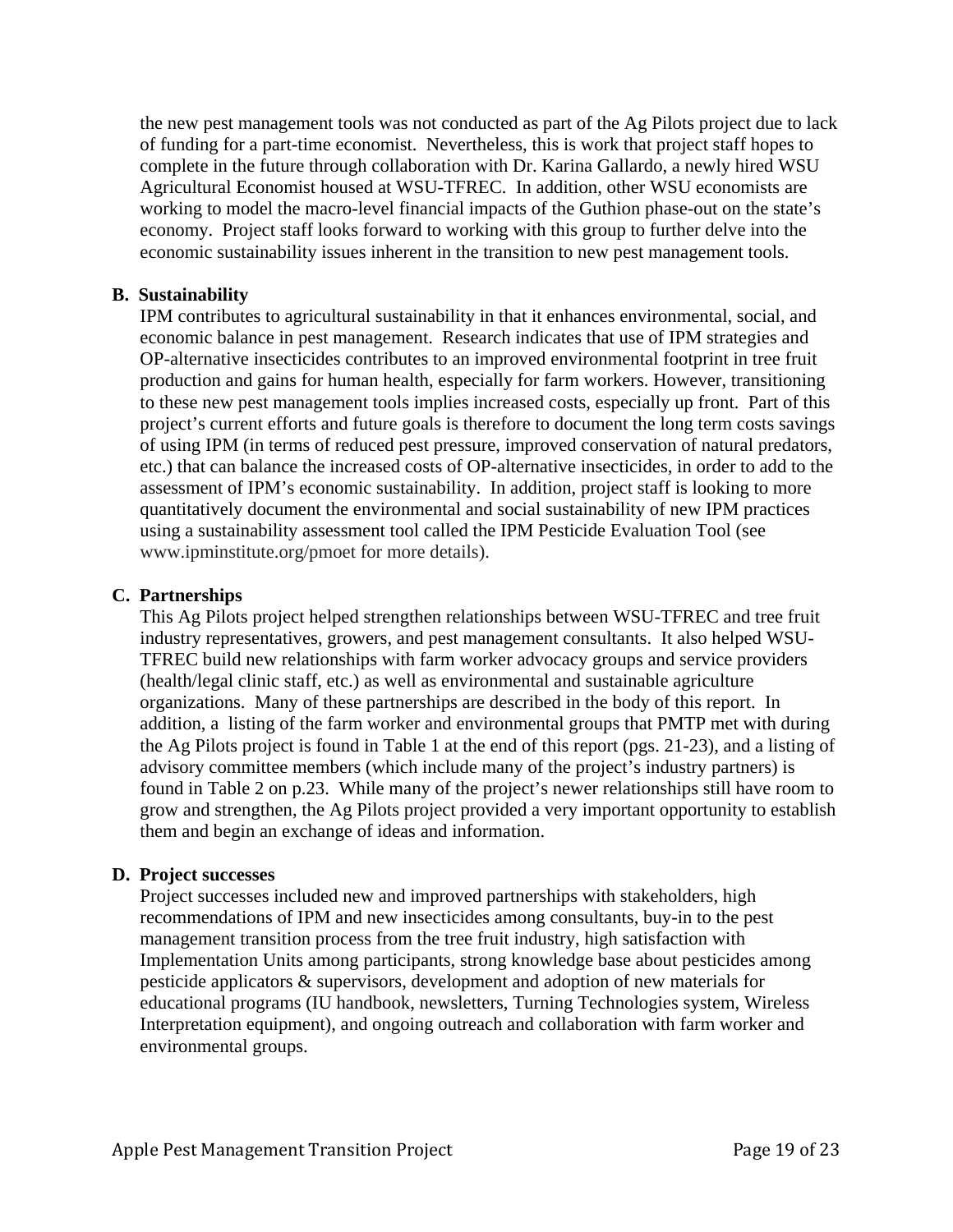# **E. Project challenges**

Project challenges included adequately strengthening partnerships with farm labor and especially environmental stakeholders. While such partnerships now exist, representing a major step forward, they are still in need of bolstering. This is particularly true in relationships with environmental organizations, where many groups expressed support for this project but lacked the time to participate in relevant collaborations. A second challenge included developing adequate Spanish language materials, especially written materials to extend outreach to Spanish-speaking growers and farm workers. While project staff was able to communicate orally with Spanish-speaking audiences, their ability to provide translated written materials was more limited due to lack of time. This is an area where project staff hope to improve in the coming months and years, provided more funding is secured. A third challenge was expanding outreach impacts beyond the early participants in Implementation Units; in other words, expanding IUs to include new growers and consultants and also designing outreach efforts for growers and consultants not able/willing to invest the time in IU meetings. This too is a future goal of this project. A final challenge was encountered in assessing real changes over time. While baseline surveys have provided good information on pest management practices from 2008-09, this project will need further funding in order to conduct future surveys to compare against this baseline, in order to more robustly assess pest management changes over time.

# **F. Project futures**

This project has grown to include a much broader range of stakeholders that it had previously, and also to cover many more acres of tree fruit orchards than initially expected. Project leadership sought renewed legislative funding for the 2009-11 biennium, but due to economic shortfalls, this funding was not secured. Currently project leadership is applying for additional funds to continue this work, including:

- Possible funds from EPA (American Farmland Trust & EPA monitoring funds)
- WSDA specialty crop block grant this project has passed the pre-proposal phase and is in the full proposal stage, and
- Dovetailing with a specialty crop research initiative based at WSU-TFREC and focused on enhancing biocontrol (through IPM practices and guided use of OPalternative insecticides)

The goal is to have this project last through the complete phase out of Guthion in 2012, in order to better support the tree fruit industry's transition to new pest management tools and more adequately address health and safety issues for and with farm workers and environmental groups.

# **G. Synopses of result and data**

Synopses of data, results, and impacts of this project on agricultural, environmental, and community sustainability and relationships are included in the body of this report and also in the materials appended on the CD accompanying this report.

# **Summary**

The Ag Pilots Project funding that was accorded to the Transition of Insect Pest Management to New Pest Control Technology Project for the 2007-09 has made a crucial contribution to the viability and sustainability of tree fruit production as well as growers, consultants, farm workers,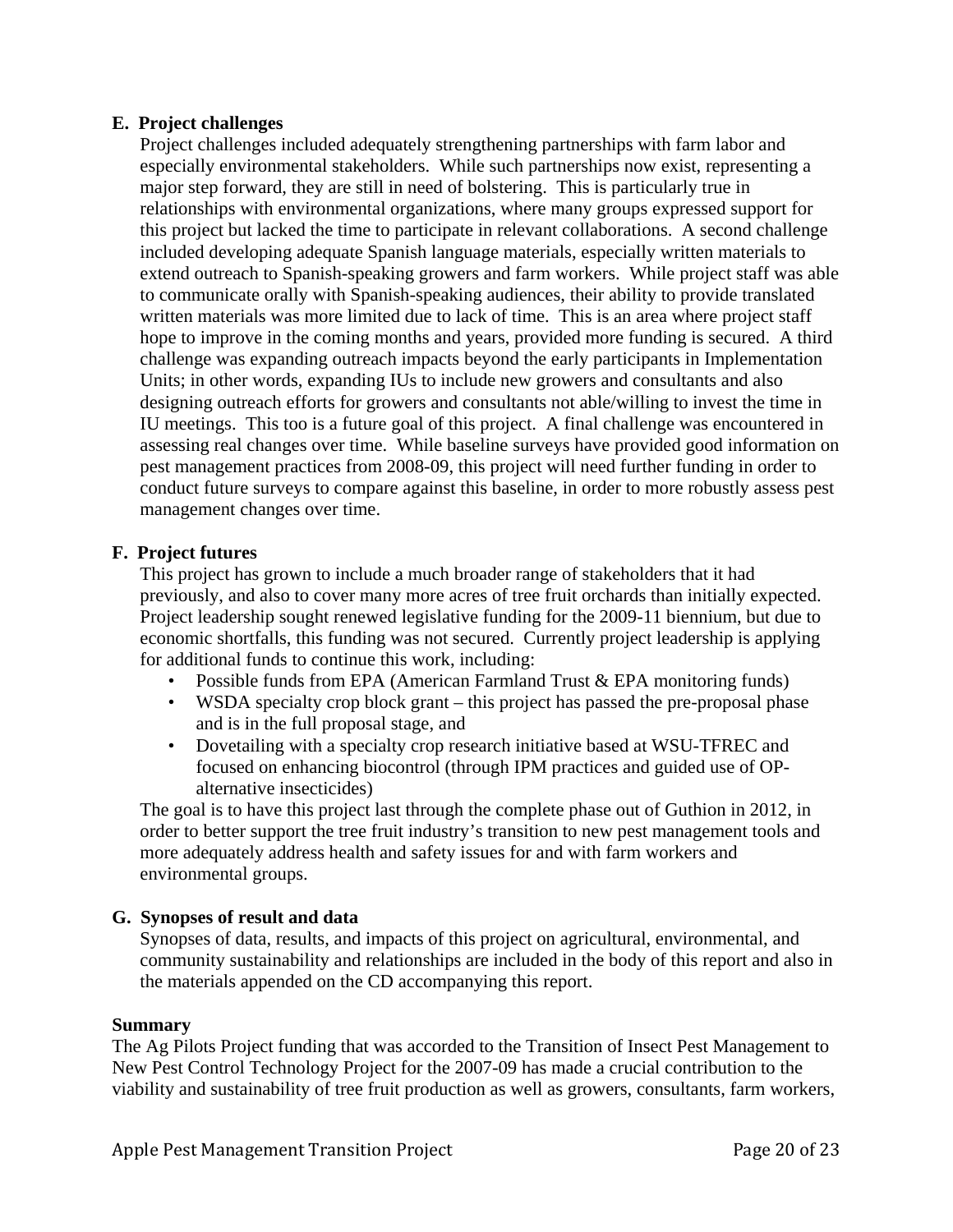and concerned citizens in Washington State. As a result of this funding, the broader Pest Management Transition Project has extended research-based knowledge on IPM strategies and alternative insecticides to a large and growing number of apple growers, pest management consultants, farm workers, environmental groups, and the public. With a multi-pronged approach combining workshops, meetings, web and print materials, presentations, survey assessments and evaluations, PMTP is facilitating the tree fruit industry's transition from an organophosphate-based pest management system to one that blends environmental, social, and economic sustainability into an integrated pest management approach to tree fruit production. While many challenges remain to the full adoption of IPM within the tree fruit industry, much has been accomplished through the PMTP's efforts thus far. It is the hope of PMTP staff and supporters that further funding will be obtained to continue this work, through to the complete phase-out of Guthion/AZM, to ensure industry adoption of IPM practices and broader stakeholder participation for a more sustainable tree fruit sector in Washington State.

| <b>Name</b>                   | Organization                                       |  |
|-------------------------------|----------------------------------------------------|--|
| <b>Beth Anderson</b>          | <b>Earth Ministry</b>                              |  |
| <b>Preston Andrews</b>        | WSU Horticulture program                           |  |
| <b>Blair Anundson</b>         | <b>WA Public Interest Research Group</b>           |  |
| Paul Benz                     | Lutheran Public Policy                             |  |
| <b>Bob Bugert</b>             | <b>Chelan-Douglas Land Trust</b>                   |  |
| David Burger & Larry Nussbaum | <b>Stewardship Partners</b>                        |  |
| <b>Lynne Carpenter-Boggs</b>  | WSU Bio-Ag program                                 |  |
| <b>Colleen Donovan</b>        | Heifer Project International                       |  |
| Lee Faulconer                 | WA State Department of Agriculture                 |  |
| <b>Richard Frye</b>           | WA State Department of Ecology                     |  |
| David Granatstein             | <b>WSU</b> Organics program                        |  |
| Michael Grenetz & Kathy Pryor | <b>Washington Toxics Coalition</b>                 |  |
| <b>Kat Hall</b>               | <b>Lands Council</b>                               |  |
| Sandy Halstead                | US Environmental Protection Agency – Region 10     |  |
| Karen Lewotsky                | <b>Food Alliance</b>                               |  |
| Mo McBrown                    | <b>Washington Environmental Council</b>            |  |
| Rob McDaniel & Kara Whitman   | <b>Ruckelshaus Center</b>                          |  |
| Julie Morgan                  | <b>Upper Columbia Salmon Recovery Board</b>        |  |
| <b>Justin Mount</b>           | <b>USDA Natural Resources Conservation Service</b> |  |
| Joshua Osborne-Klein          | Earthjustice Legal Defense Fund                    |  |
| <b>Marcy Ostrom</b>           | WSU Small Farms program                            |  |
| <b>Mark Oswood</b>            | <b>Audubon Society</b>                             |  |
| <b>Rachael Pecore</b>         | Columbia River Keeper                              |  |

#### **Table 1. Meetings held (in person or by phone) with environmental and farm labor groups**

Meetings with *environmental/sustainable agriculture groups* and related individuals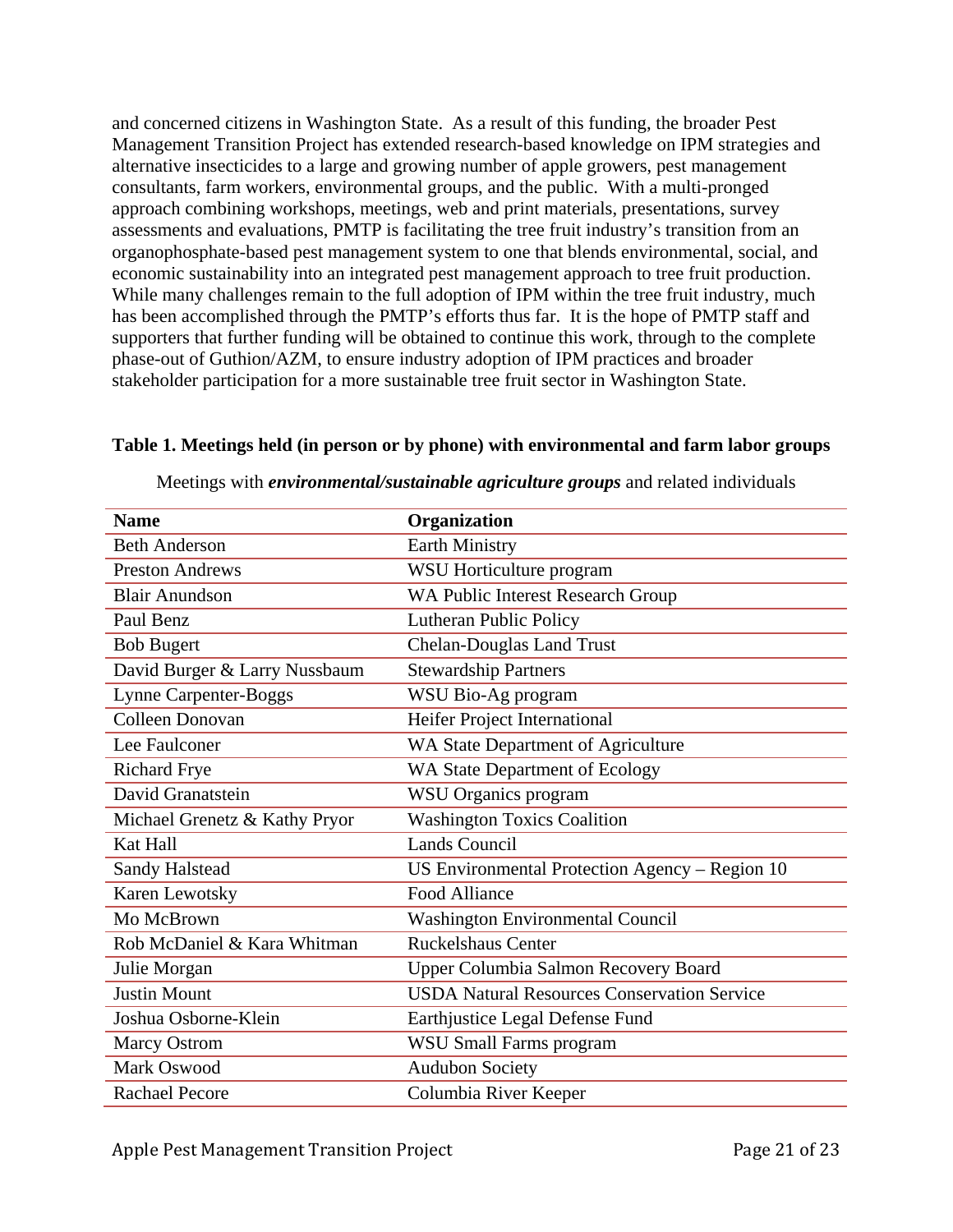| Mike Rickel & Sarah Rudbeck    | <b>Cascadia Conservation District</b>                 |  |
|--------------------------------|-------------------------------------------------------|--|
| Mary Jo Sanborn                | <b>Chelan County Natural Resources</b>                |  |
| Ron Shultz                     | <b>Office of Farmland Preservation</b>                |  |
| Amy Solomon                    | <b>Bullitt Foundation</b>                             |  |
| Don Stuart                     | <b>American Farmland Trust</b>                        |  |
| Mace Vaughan                   | Xerces Society                                        |  |
| Nancy Warner                   | Institute for Rural Innovation and Stewardship (IRIS) |  |
| Additional group-wide meetings | <b>IRIS Habitat Farming Committee</b>                 |  |
| Additional group-wide meetings | Stemilt-Squilchuck Watershed Planning Unit            |  |

# Meetings with *farm worker groups* and related individuals

| <b>Name</b>                                                          | Organization                                    |  |
|----------------------------------------------------------------------|-------------------------------------------------|--|
| Sandra Aguilar & Mario Villanueva                                    | Catholic Charities, Yakima Diocese              |  |
| Patricia Arnold                                                      | WA Community, Trade, and Economic               |  |
|                                                                      | Development                                     |  |
| Ofelio Borges, Flor Servin, & Jaime Ramon                            | <b>WSDA Farm worker education</b>               |  |
| <b>Manuel Castillo</b>                                               | T & T Orchards                                  |  |
| Martin Cervantes, Velia Lewis, & Mireya                              | Opportunities Industrialization Center (OIC) of |  |
| Leyva                                                                | WA, Yakima                                      |  |
| Carol Dansereau                                                      | Farm worker Pesticide Project                   |  |
| <b>Shelley Davis</b>                                                 | Farm Worker Justice, D.C.                       |  |
| Cherie Eichholz & Steve Gilbert                                      | WA Physicians for Social Responsibility         |  |
| <b>Malaquias Flores</b>                                              | <b>WSU Small Farms program</b>                  |  |
| Harry Huntley                                                        | <b>Morgan Orchards</b>                          |  |
| Leo Garcia & Francisco Sarmiento                                     | Wenatchee Valley College, Hispanic Orchard      |  |
|                                                                      | <b>Employee Education Program</b>               |  |
| Jose Garcia Pabon                                                    | <b>WSU Tri-Cities</b>                           |  |
| Alejandra Gonzalez                                                   | <b>EPIC/Migrant Head Start</b>                  |  |
| Rich Fenske, Matt Kiefer, Helen Murphy,                              | UW Pacific Northwest Agricultural Health and    |  |
| Coby Jansen, Rad, Jen Krenz                                          | Safety                                          |  |
| Columbia Valley Community Health<br>Carol McCormick & Laurie Riegert |                                                 |  |
| Rosalinda Mendoza                                                    | Farm Worker Housing Trust                       |  |
| Louisa Mora & Oralia Zacarias                                        | OIC Farm Worker Investment Program,             |  |
|                                                                      | Wenatchee                                       |  |
| <b>Pat Matteson</b>                                                  | CA Dept of Pesticide Regulation                 |  |
| Teresa Niedda                                                        | Farm worker Health & Safety Institute           |  |
| <b>Juvenal Perales</b>                                               | Radio KDNA                                      |  |
| <b>Patrick Pleas</b>                                                 | Northwest Justice Project                       |  |
| Joan Qazi                                                            | Wenatchee Valley College                        |  |
| <b>Margaret Reeves</b>                                               | Pesticide Action Network (CA)                   |  |